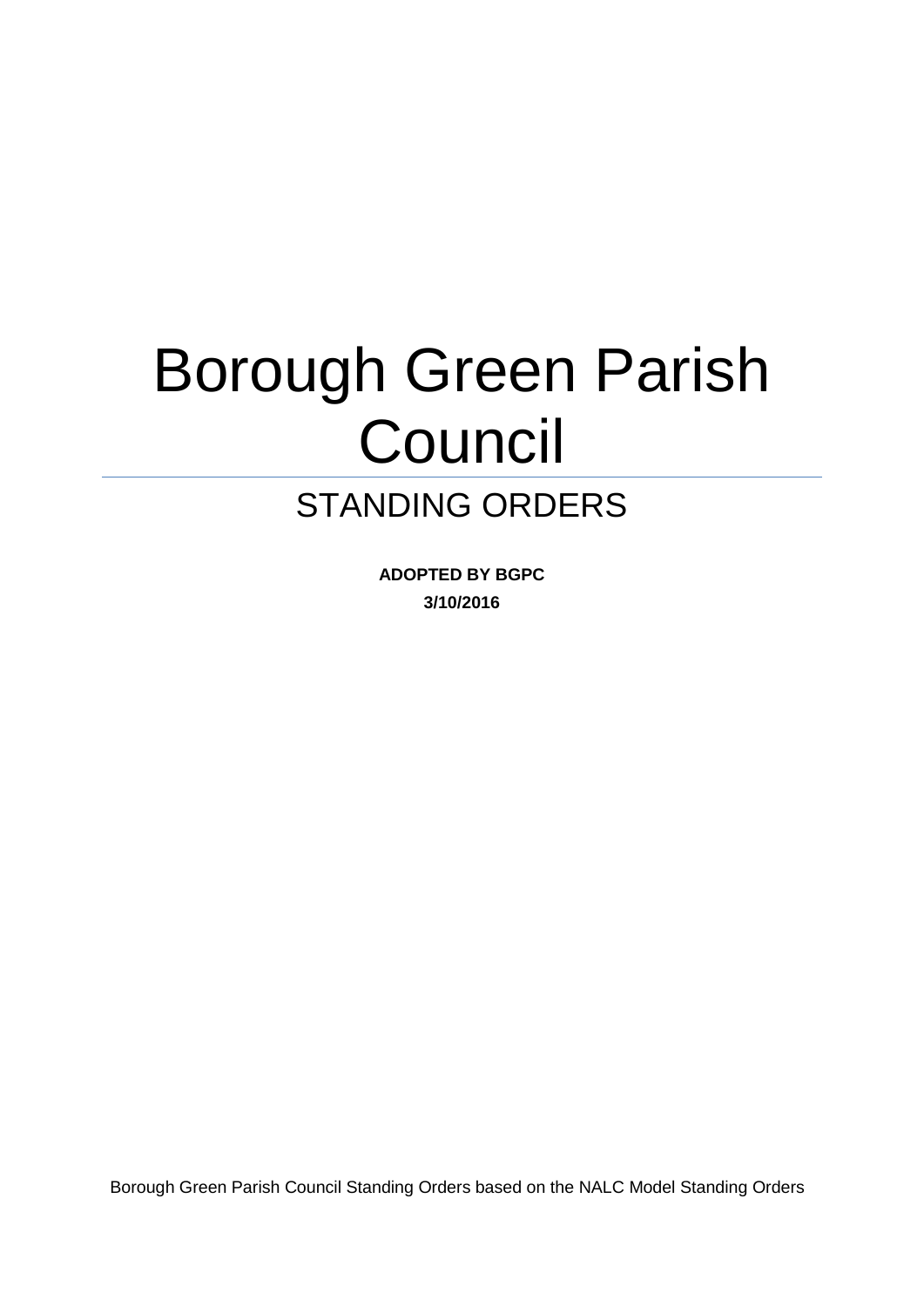# 1 Meetings

- a Meetings shall not take place in premises, which at the time of the meeting, are used for the supply of alcohol unless no other premises are available free of charge or at a reasonable cost.
- b When calculating the 3 clear days for notice of a meeting to councillors and the public, the day on which notice was issued, the day of the meeting, a Sunday, a day of the Christmas break, a day of the Easter break or of a bank holiday or a day appointed for public thanksgiving or mourning shall not count.
- c Meetings shall be open to the public unless their presence is prejudicial to the public interest by reason of the confidential nature of the business to be transacted or for other special reasons. The public's exclusion from part or all of a meeting shall be by a resolution which shall give reasons for the public's exclusion.
- d Subject to standing order 1(c) above, members of the public are permitted to make representations, answer questions and give evidence in respect of any item of business included in the agenda.
- e The period of time which is designated for public participation in accordance with standing order 1(d) above] shall not exceed 15 minutes but can be extended at the Chairman's discretion.
- f Subject to standing order 1(e) above, at the Chairman's discretion members of the public may be invited to speak to an agenda item for three minutes.
- $g$  In accordance with standing order  $1(d)$  above, a question asked by a member of the public during a public participation session at a meeting shall not require a response or debate.
- h In accordance with standing order  $1(g)$  above, the Chairman may direct that a response to a question posed by a member of the public be referred to a Councillor for an oral response or to an employee for a written or oral response.
- i A record of the public participation session within the meeting shall be included in the minutes of that meeting.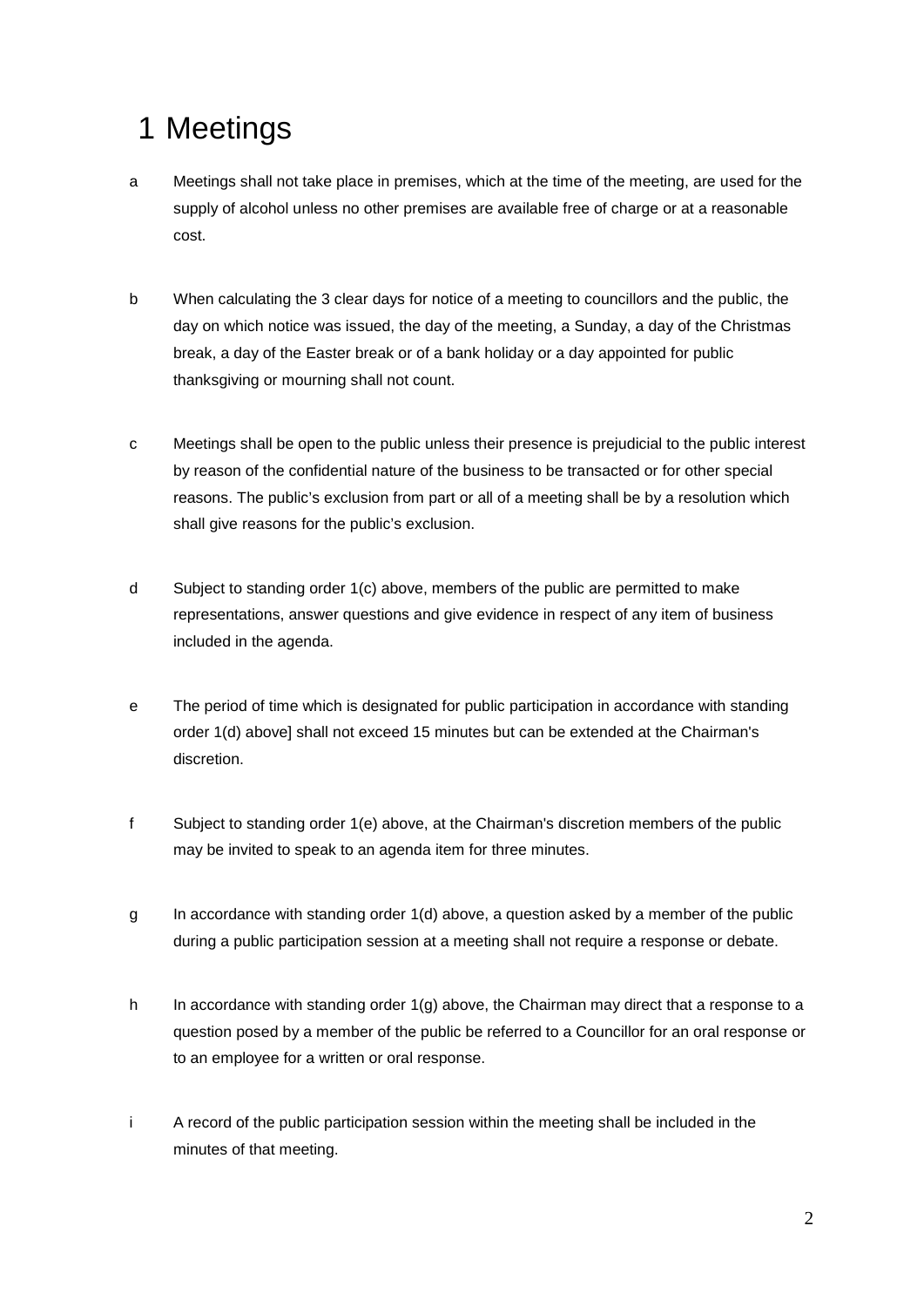- j A person shall raise his hand when requesting to speak
- k Any person speaking at a meeting shall address his comments to the Chairman.
- l Only one person is permitted to speak at a time. If more than one person wishes to speak, the Chairman shall direct the order of speaking.
- m Photographing, recording, broadcasting or transmitting the proceedings of a meeting is permitted by any means, excluding audible commentary which is forbidden.
- n In accordance with standing order  $1(c)$  above, the press shall be provided reasonable facilities for the taking of their report of all or part of a meeting at which they are entitled to be present.
- o Subject to standing orders which indicate otherwise, anything authorised or required to be done by, to or before the Chairman may in his absence be done by, to or before the Vice-Chairman (if any).
- p The Chairman, if present, shall preside at a meeting. If the Chairman is absent from a meeting, the Vice-Chairman, if present, shall preside. If both the Chairman and the Vice-Chairman are absent from a meeting, a Councillor as chosen by the Councillors present at the meeting shall preside at the meeting.
- q Subject to model standing order 1 (y) below, all questions at a meeting shall be decided by a majority of the Councillors present and voting thereon.
- r The Chairman may give an original vote on any matter put to the vote, and in the case of an equality of votes may exercise his casting vote whether or not he gave an original vote. (*See also standing orders 2 (i) and (j) below.*)
- s Unless standing orders provide otherwise, voting on any question shall be by a show of hands. At the request of a Councillor, the voting on any question shall be recorded so as to show whether each councillor present and voting gave his vote for or against that question. Such a request shall be made before moving on to the next item of business on the agenda.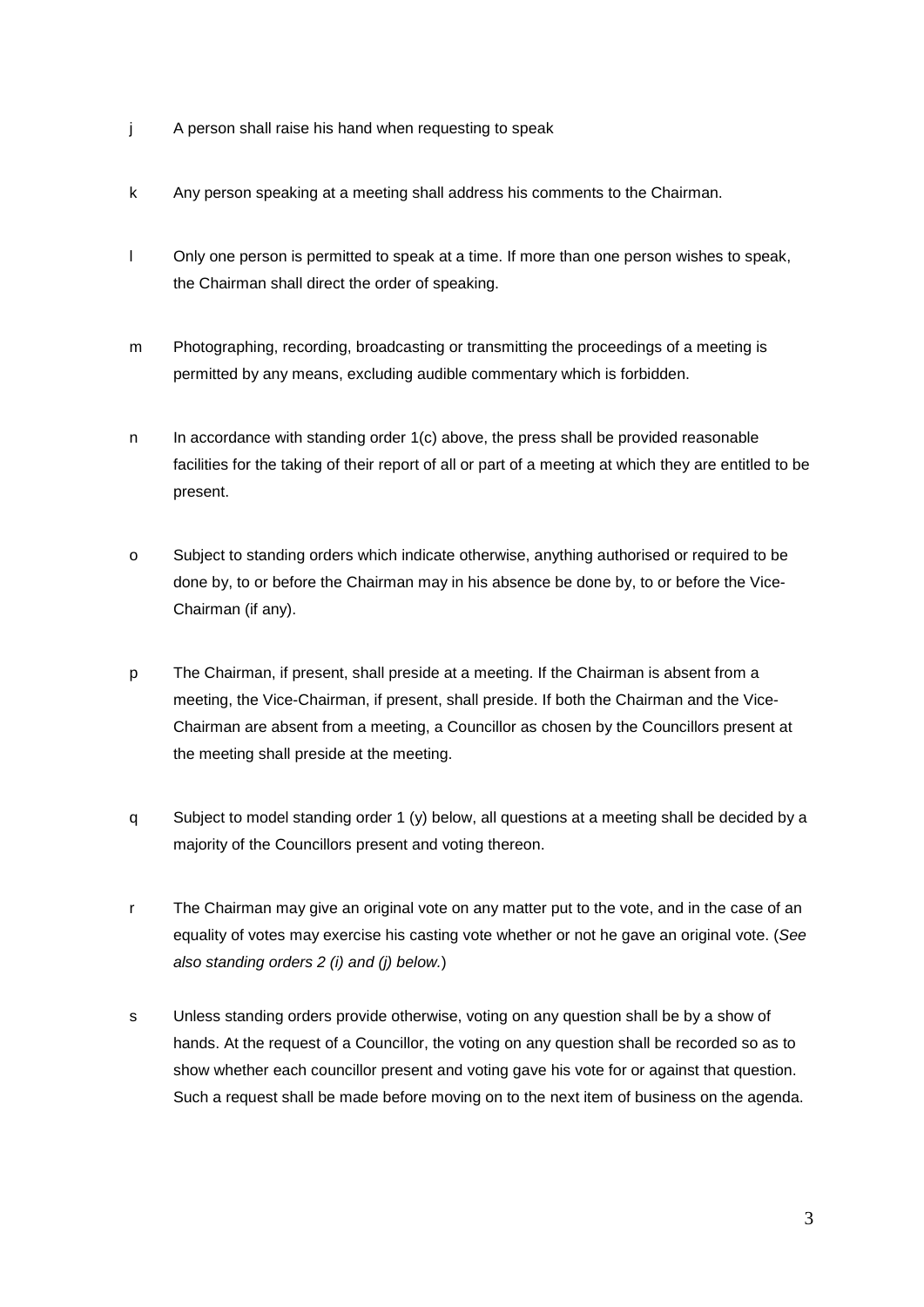- t The minutes of a meeting shall record the names of councillors present and absent with apologies.
- u The code of conduct adopted by the Council shall apply to councillors in respect of the entire meeting.
- v An interest arising from the code of conduct adopted by the Council, the existence and nature of which is required to be disclosed by a Councillor at a meeting shall be recorded in the minutes. (*See also standing orders 7 and 8 below*.)
- w No business may be transacted at a meeting unless at least one third of the whole number of members of the Council are present and in no case shall the quorum of a meeting be less than 4.
- x If a meeting is or becomes inquorate no business shall be transacted and the meeting shall be adjourned. Any outstanding business of a meeting so adjourned shall be transacted at a following meeting.
- y Any councillor may move that agenda items be moved to a following meeting, if the meeting exceeds 3.5 hours.

# 2 Ordinary Council meetings

*See also standing order 1 above*

- a In an election year, the annual meeting of the Council shall be held on or within 14 days following the day on which the new councillors elected take office.
- b In a year which is not an election year, the annual meeting of a Council shall be held on such day in May as the Council may direct.
- c If no other time is fixed, the annual meeting of the Council shall take place at 6pm.
- d In addition to the annual meeting of the Council, at least three other ordinary meetings shall be held in each year on such dates and times as the Council directs.
- e The election of the Chairman and Vice-Chairman of the Council shall be the first business completed at the annual meeting of the Council.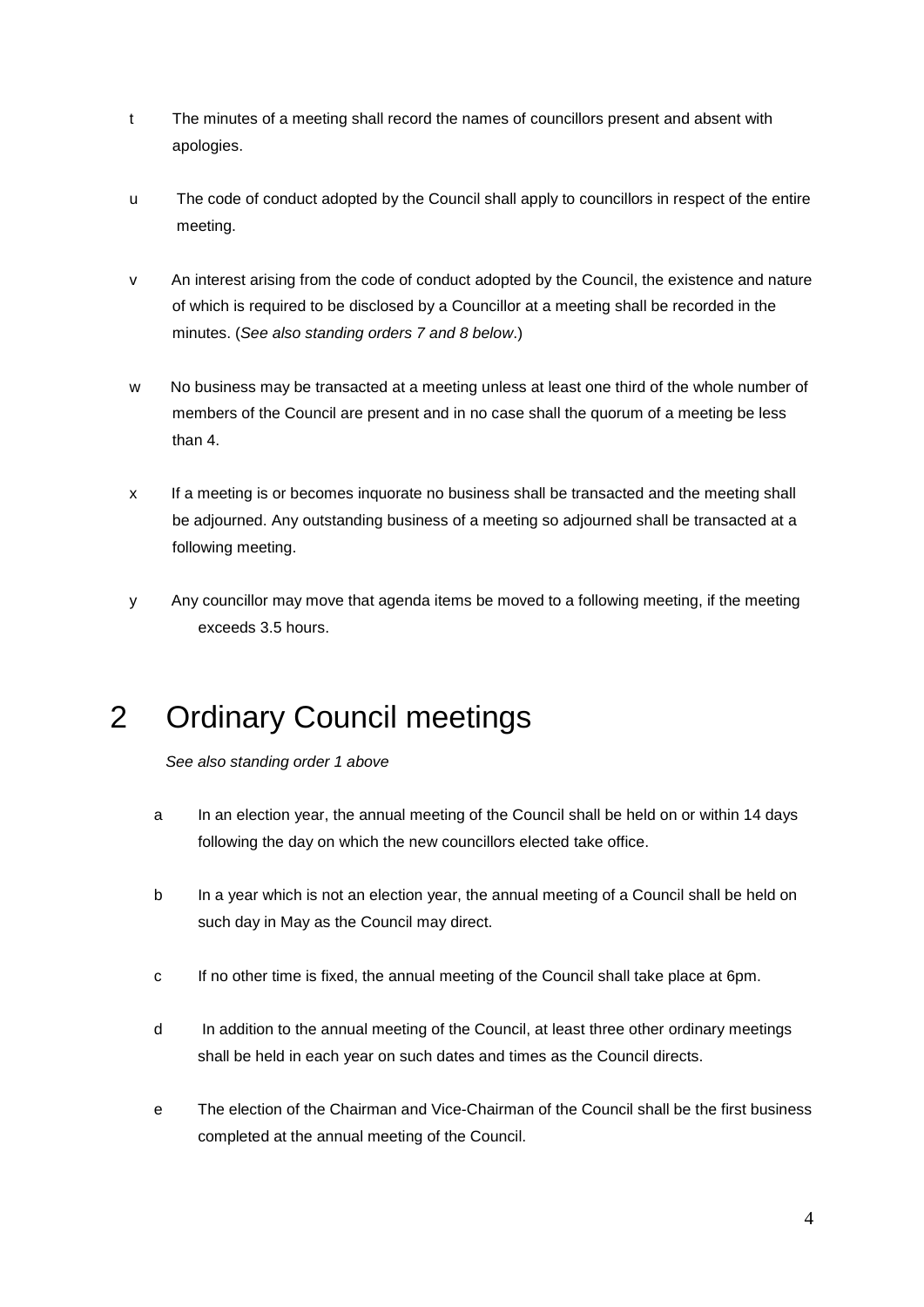- f The Chairman of the Council, unless he has resigned or becomes disqualified, shall continue in office and preside at the annual meeting until his successor is elected at the next annual meeting of the Council.
- g The Vice-Chairman of the Council, if any, unless he resigns or becomes disqualified, shall hold office until immediately after the election of the Chairman of the Council at the next annual meeting of the Council.
- h In an election year, if the current Chairman of the Council has not been re-elected as a member of the Council, he shall preside at the meeting until a successor Chairman of the Council has been elected. The current Chairman of the Council shall not have an original vote in respect of the election of the new Chairman of the Council but must give a casting vote in the case of an equality of votes.
- i In an election year, if the current Chairman of the Council has been re-elected as a member of the Council, he shall preside at the meeting until a new Chairman of the Council has been elected. He may exercise an original vote in respect of the election of the new Chairman of the Council and must give a casting vote in the case of an equality of votes.
- j The Chairman or Vice-Chairman can be removed at any time in a vote of no confidence with a simple majority vote by the Council.
- k Following the election of the Chairman of the Council and Vice-Chairman of the Council at the annual meeting of the Council, the order of business shall be as follows.
	- i. In an election year, delivery by councillors of their declarations of acceptance of office.
	- ii. Confirmation of the accuracy of the minutes of the last meeting of the Council.
	- iii. Review of delegation arrangements to committees, employees and other local authorities.
	- iv. Appointment of members to existing committees, working parties and as representatives on other bodies.
	- v. Appointment of any new committees, confirmation of the terms of reference, the number of members (including, if appropriate, substitute councillors) and appointment of members to them.
	- vi. If applicable, review of arrangements, including any charters, with other local authorities and review of contributions made to expenditure incurred by other local authorities.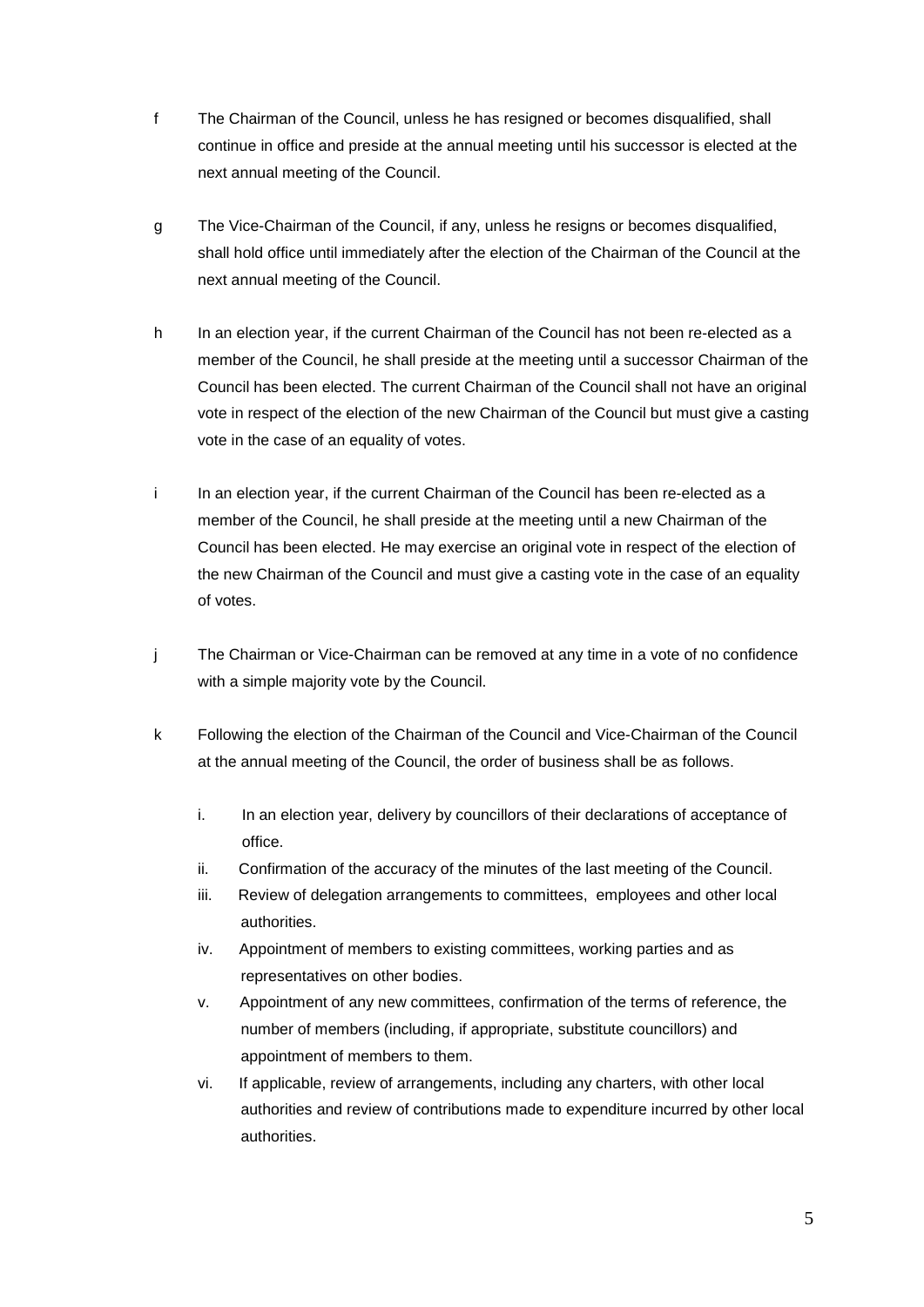#### 3 Proper Officer

a The Council's Proper Officer shall be either (i) the clerk or such other employee as may be nominated by the Council from time to time or (ii) such other employee appointed by the Council to undertake the role of the Proper Officer during the Proper Officer's absence. The Proper Officer and the employee appointed to act as such during the Proper Officer's absence shall fulfil the duties assigned to the Proper Officer in standing orders.

#### b The Council's Proper Officer shall do the following.

- i. Upon the Council having first resolved that service of summons on councillors confirming the time, date, venue and the agenda for a meeting by delivery or post at their residences at least 3 clear days before a meeting is not expedient, electronically serve on councillors a summons confirming the time, date, venue and the agenda of a meeting of the Council and a meeting of a committee and a sub-committee at least 3 clear days before the meeting provided any such email contains the electronic signature and title of the Proper Officer.
- ii. Give public notice of the time, date, venue and agenda at least 3 clear days before a meeting of the Council or a meeting of a committee (provided that the public notice with agenda of an extraordinary meeting of the Council convened by councillors is signed by them).
- iii. Subject to standing orders 4(a)–(e) below, include in the agenda all motions received unless a councillor has given written notice at least 7 days before the meeting confirming his withdrawal of it.
- iv. Convene a meeting of full Council for the election of a new Chairman of the Council, occasioned by a casual vacancy in his office, in accordance with standing order [3(b)i] OR [3(b)ii] above.
- v. Make available for inspection the minutes of meetings.
- vi. Receive and retain copies of byelaws made by other local authorities.
- vii. Receive and retain declarations of acceptance of office from councillors.
- viii.Retain a copy of every councillor's register of interests and any changes to it and keep copies of the same available for inspection.
- ix. Keep proper records required before and after meetings;
- x. Process all requests made under the Freedom of Information Act 2000 and Data Protection Act 1998, in accordance with and subject to the Council's procedures relating to the same.
- xi. Receive and send general correspondence and notices on behalf of the Council except where there is a resolution to the contrary.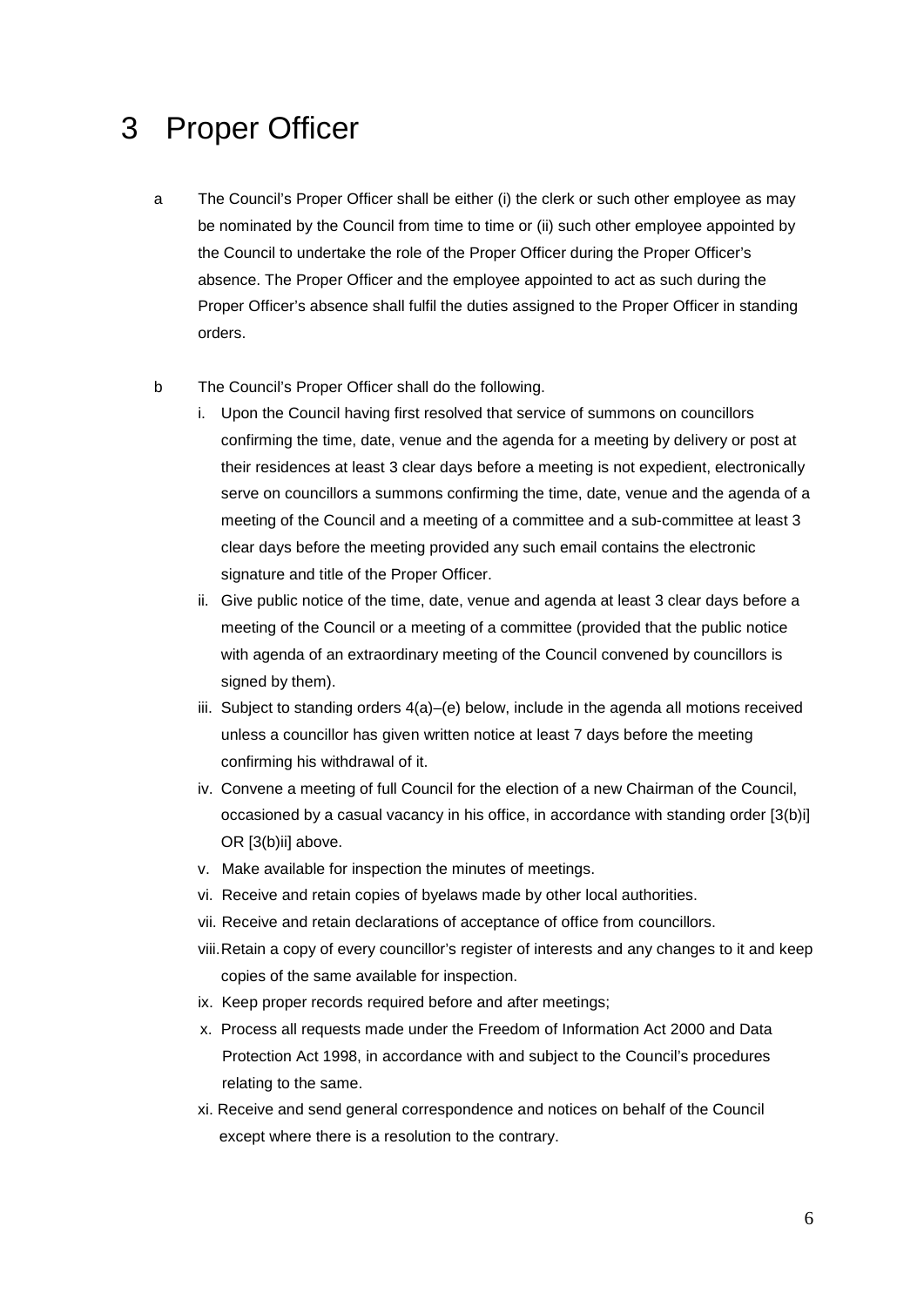- xii. Manage the organisation, storage of and access to information held by the Council in paper and electronic form.
- xiii.Arrange for legal deeds to be signed by 2 councillors and witnessed (*See also standing orders 14(a) and (b).*)
- xiv*.*Arrange for the prompt authorisation, approval, and instruction regarding any payments to be made by the Council in accordance with the Council's financial regulations.
- xv. Record every planning application notified to the Council and the Council's response to the local planning authority;
- xvi.Refer a planning application received by the Council to all councillors within 2 working days of receipt to facilitate an extraordinary meeting if the nature of a planning application requires consideration before the next ordinary meeting of the Council
- xvii Action or undertake activity or responsibilities instructed by resolution or contained in standing orders.

#### 4 Motions requiring written notice

- a In accordance with standing order 3(b)(iii) above, no motion may be moved at a meeting unless its subject is included in the agenda or the mover has given written notice of its wording to the Council's Proper Officer at least 7 clear days before the next meeting.
- b The Proper Officer may, before including a motion in the agenda received in accordance with standing order 4(a) above, correct obvious grammatical or typographical errors in the wording of the motion.
- c If the Proper Officer considers the wording of a motion received in accordance with standing order 4(a) above is not clear in meaning, the motion shall be rejected until the mover of the motion resubmits it in writing to the Proper Officer in clear and certain language at least 7 clear days before the meeting.
- d If the wording or nature of a proposed motion is considered unlawful or improper, the Proper Officer shall consult with the Chairman of the forthcoming meeting or, in his/her absence the Vice-Chairman or, as the case may be, the Councillors who have convened the meeting, to consider whether the motion shall be included or rejected in the agenda.
- e Having consulted the Chairman or in his/her absence the Vice-Chairman or councillors pursuant to standing order 4(d) above, the decision of the Proper Officer as to whether or not to include the motion in the agenda shall be final.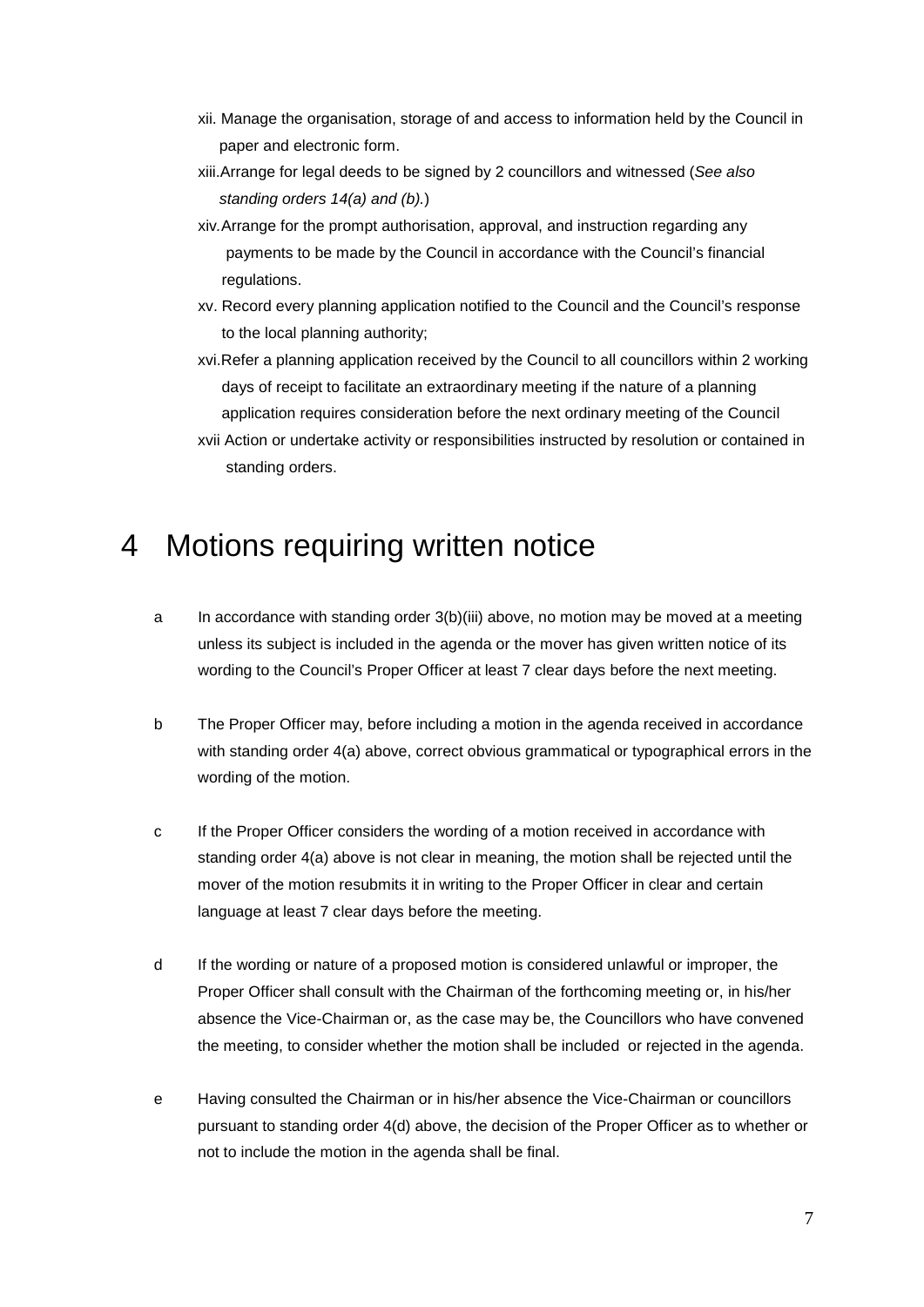- f The results of a properly constituted Parish poll of the electorate shall be binding upon the Parish Council.
- g Upon receipt of a properly constituted request for a Poll by 10 members of the electorate, the Council may, with the petitioners agreement, arrange a Poll run by an equal number of petitioners and councillors, funded by the Parish Council, but overseen by a Monitoring Officer from the Borough Council. The result of that Community Poll shall be binding on the Parish Council.

#### 5 Motions not requiring written notice

- a Motions in respect of the following matters may be moved without written notice.
	- i. To appoint a person to preside at a meeting.
	- ii. To approve the absences of councillors.
	- iii. To approve the accuracy of the minutes of the previous meeting.
	- iv. To correct an inaccuracy in the minutes of the previous meeting.
	- v. To dispose of business, if any, remaining from the last meeting.
	- vi. To alter the order of business on the agenda for reasons of urgency or expedience.
	- vii. To proceed to the next business on the agenda.
	- viii. To close or adjourn debate.
	- ix. To refer by formal delegation a matter to a committee or an employee.
	- x. To appoint a committee or any councillors (including substitutes)thereto.
	- xi. To receive nominations to a committee.
	- xii. To dissolve a committee.
	- xiii. To note the minutes of a meeting of a committee.
	- xiv. To consider a report and/or recommendations made by a committee, working group or an employee.
	- xv. To consider a report and/or recommendations made by an employee, professional advisor, expert or consultant.
	- xvi. To authorise legal deeds signed by two councillors] and witnessed. *(See standing orders 14(a) and (b) below.)*
	- xvii. To authorise the payment of monies up to (£1,000).
	- xviii. To amend a motion relevant to the original or substantive motion under consideration which shall not have the effect of nullifying it.
	- xix. To extend the time limit for speeches.
	- xx. To exclude the press and public for all or part of a meeting.
	- xxi. To silence or exclude from the meeting a Councillor or a member of the public for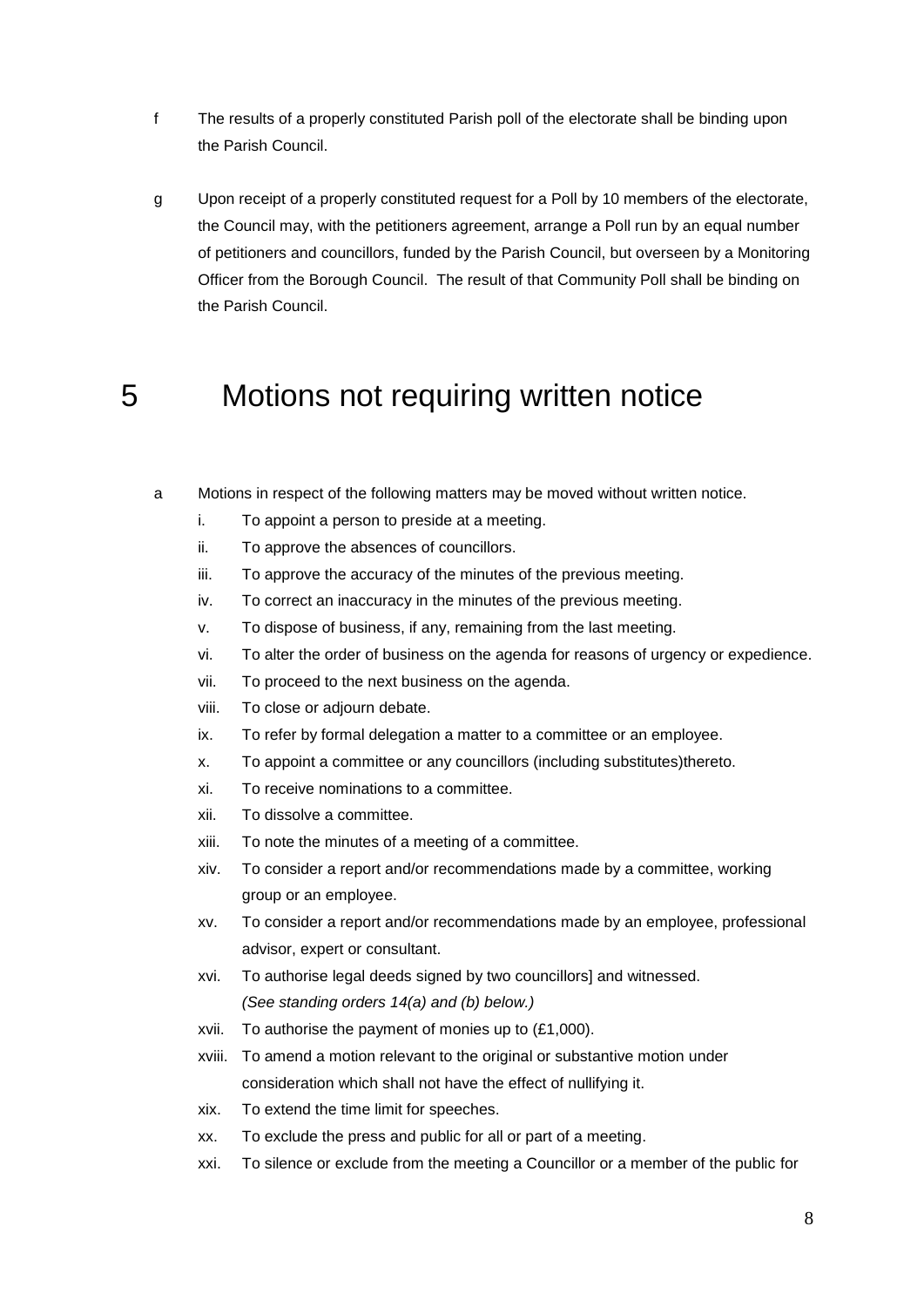disorderly conduct.

- xxii. To give the consent of the Council if such consent is required by standing orders.
- xxiii. To suspend any standing order except those which are mandatory by law.
- xxiv. To adjourn the meeting.
- xxv. To appoint representatives to outside bodies and to make arrangements for those representatives to report back the activities of outside bodies.
- xxvi. To answer questions from councillors.
- b If a motion falls within the terms of reference of a committee or within the delegated powers conferred on an employee, a referral of the same may be made to such committee or employee provided that the Chairman may direct for it to be dealt with at the present meeting for reasons of urgency or expedience.

#### 6 Rules of debate

- a Motions included in an agenda shall be considered in the order that they appear on the agenda unless the order is changed at the Chairman's direction for reasons of expedience.
- b Subject to standing orders 4(a)–(e) above, a motion shall not be considered unless it has been proposed and seconded.
- c Subject to standing order 3(b)(iii) above, a motion included in an agenda not moved by the councillor who tabled it, may be treated as withdrawn.
- d A motion to amend an original or substantive motion shall not be considered unless proper notice has been given after the original or substantive motion has been seconded and notice of such amendment, shall, if required by the Chairman, be reduced to writing and handed to the Chairman who shall determine the order in which they are considered.
- e A Councillor may move amendments to his own motion. If a motion has already been seconded, an amendment to it shall be with the consent of the seconder.
- f Any amendment to a motion shall be either:
	- i. to leave out words;
	- ii. to add words;
	- iii. to leave out words and add other words.
- g A proposed or carried amendment to a motion shall not have the effect of rescinding the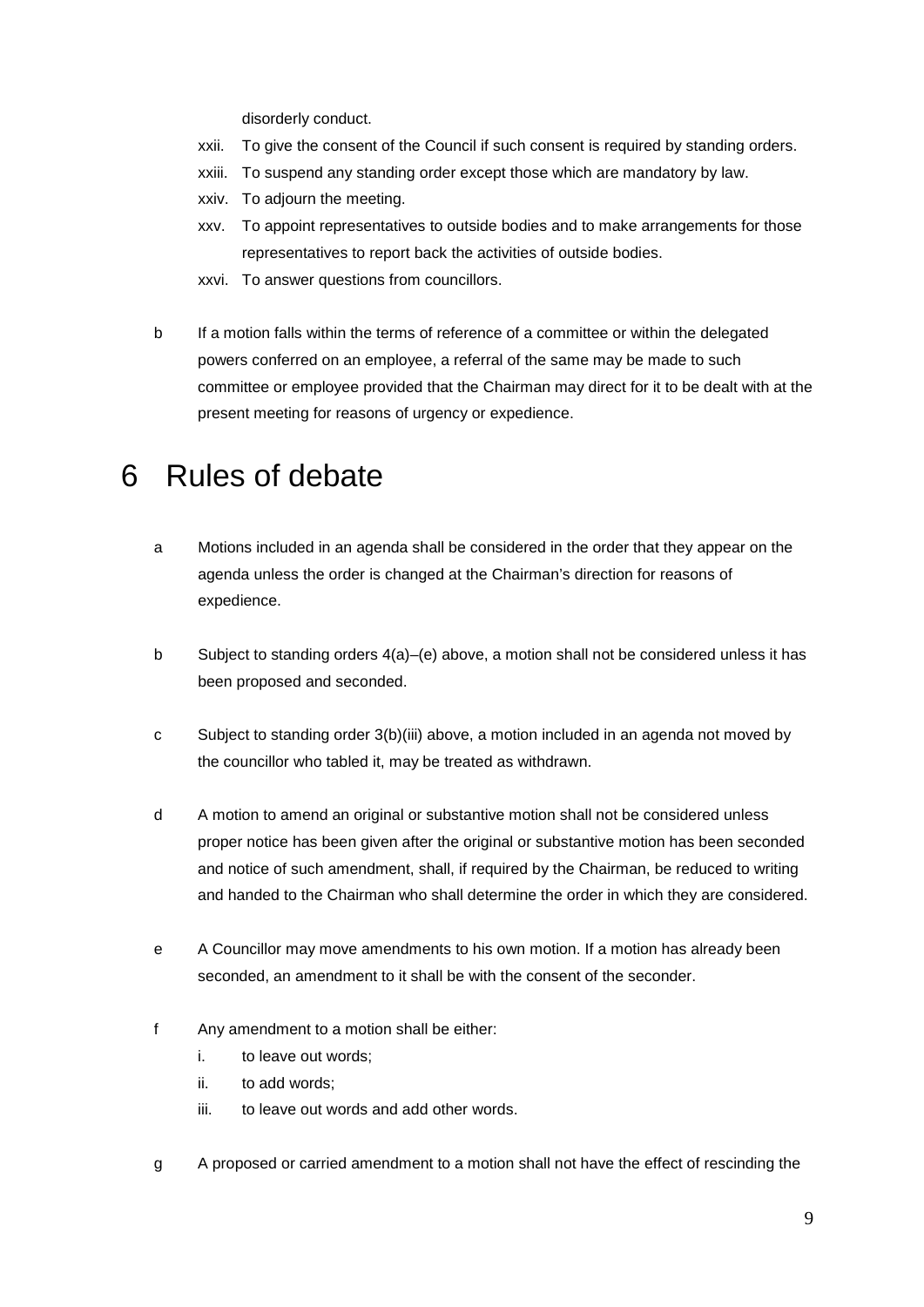original or substantive motion under consideration.

- h Only one amendment shall be moved and debated at a time, the order of which shall be directed by the Chairman. No further amendment to a motion shall be moved until the previous amendment has been disposed of.
- i Subject to Standing Order 6(h) above, one or more amendments may be discussed together if the Chairman considers this expedient but shall be voted upon separately.
- j Pursuant to standing order 6(h) above, the number of amendments to an original or substantive motion, which may be moved by a councillor, is limited to one.
- k If an amendment is not carried, other amendments shall be moved in the order directed by the Chairman.
- I If an amendment is carried, the original motion, as amended, shall take the place of the original motion and shall become the substantive motion upon which any further amendment may be moved.
- m The mover of a motion or the mover of an amendment shall have a right of reply, not exceeding 3 minutes.
- n Where a series of amendments to an original motion are carried, the mover of the original motion shall have a right of reply in respect of the substantive motion at the very end of debate and immediately before it is put to the vote.
- o Subject to standing orders 6(m) and (n) above, a councillor may not speak further in respect of any one motion except to speak once on an amendment moved by another councillor or to make a point of order or to give a personal explanation.
- p During the debate of a motion, a councillor may interrupt only on a point of order or a personal explanation and the councillor who was interrupted shall stop speaking. A Councillor raising a point of order shall identify the standing order which he considers has been breached or specify the irregularity in the meeting he is concerned by.
- q A point of order shall be decided by the Chairman and his decision shall be final.
- r With the consent of the seconder and/or of the meeting, a motion or amendment may be withdrawn by the proposer. A councillor shall not speak upon the said motion or amendment unless permission for the withdrawal of the motion or amendment has been refused.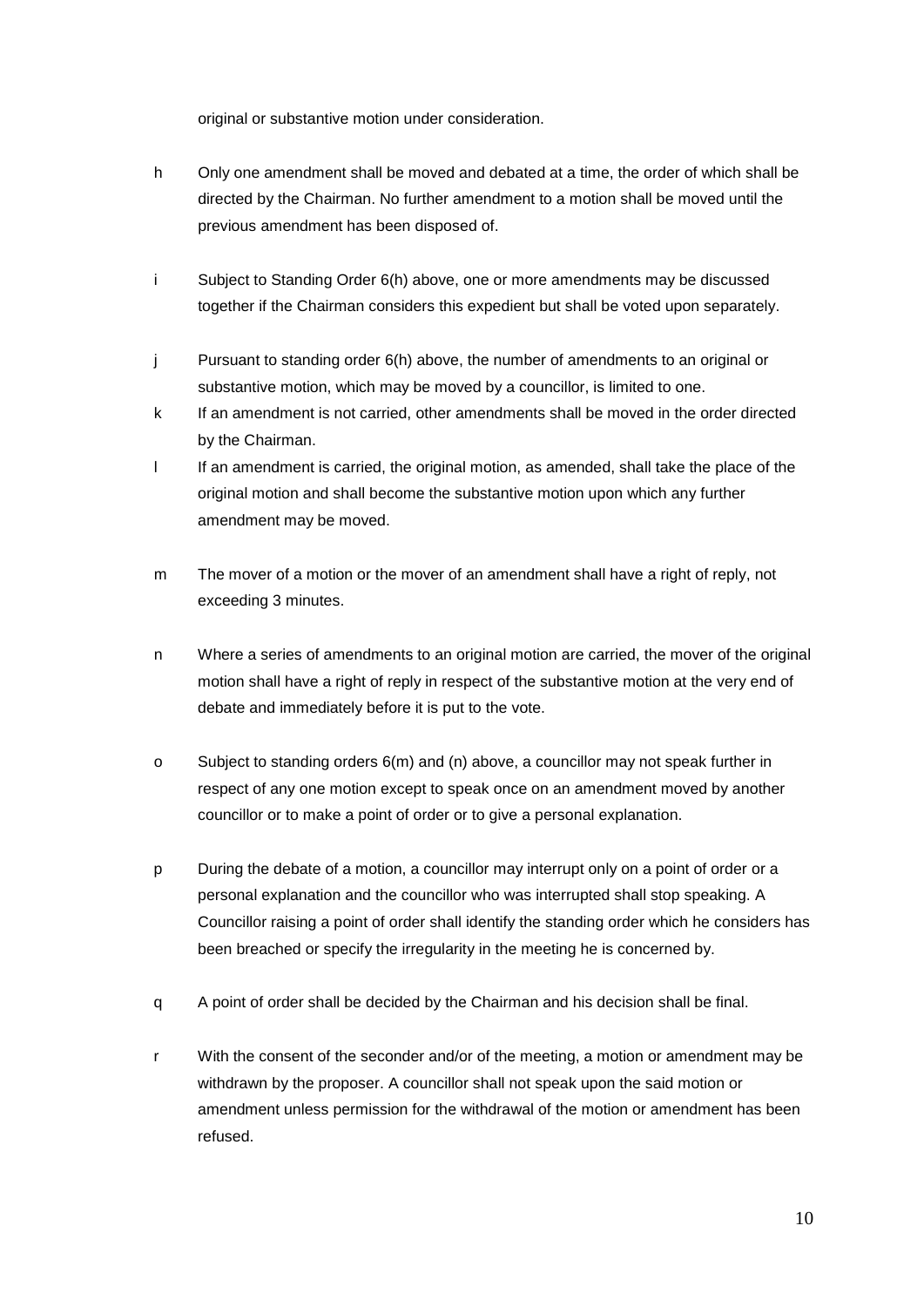- s Subject to standing order 6(o) above, when a councillor's motion is under debate no other motion shall be moved except:
	- i. to amend the motion;
	- ii. to proceed to the next business;
	- iii. to adjourn the debate;
	- iv. to put the motion to a vote;
	- v. to ask a person to be silent or for him to leave the meeting;
	- vi. to refer a motion to a committee or sub-committee for consideration;
	- vii. to exclude the public and press;
	- viii. to adjourn the meeting;
	- ix. to suspend any standing order, except those which are mandatory.
- t In respect of standing order 6(s)(iv) above, the Chairman shall first be satisfied that the motion has been sufficiently debated before it is seconded and put to the vote. The Chairman shall call upon the mover of the motion under debate to exercise or waive his right of reply and shall put the motion to the vote after that right has been exercised or waived. The adjournment of a debate or of the meeting shall not prejudice the mover's right of reply at the resumption.

# 7 Code of conduct (England)

*See also model standing orders 1(d)–(i) above* 

- a All councillors shall observe the code of conduct adopted by the Council.
- b All councillors shall receive full information on the code of conduct within 6 months of the delivery of their declaration of acceptance of office.
- c. From 1 July 2012. all councillors must sign the disclosure form as specified in the Relevant Authorities (Disclosable Pecuniary Interests) Regulations 2012 ("the 2012 Regulations") made under s.30 (3) of the Localism Act 2011 ("the 2011 Act") and return that form to the Monitoring Officer. Any member elected or co-opted to the Parish Council or any committee after that date must sign and return that form to the Monitoring Officer within 28 days of taking office. Disclosable Pecuniary Interests are those listed in Appendix A to the adopted NALC Standards Code
- d. Any councillor with a registered Disclosable Pecuniary Interest must immediately leave the room without taking part in any discussion or vote on any agenda item affected by that interest.
- e. Any councillor who realises during the course of business that they have a Disclosable Pecuniary Interest must immediately disclose that interest, take no further part in any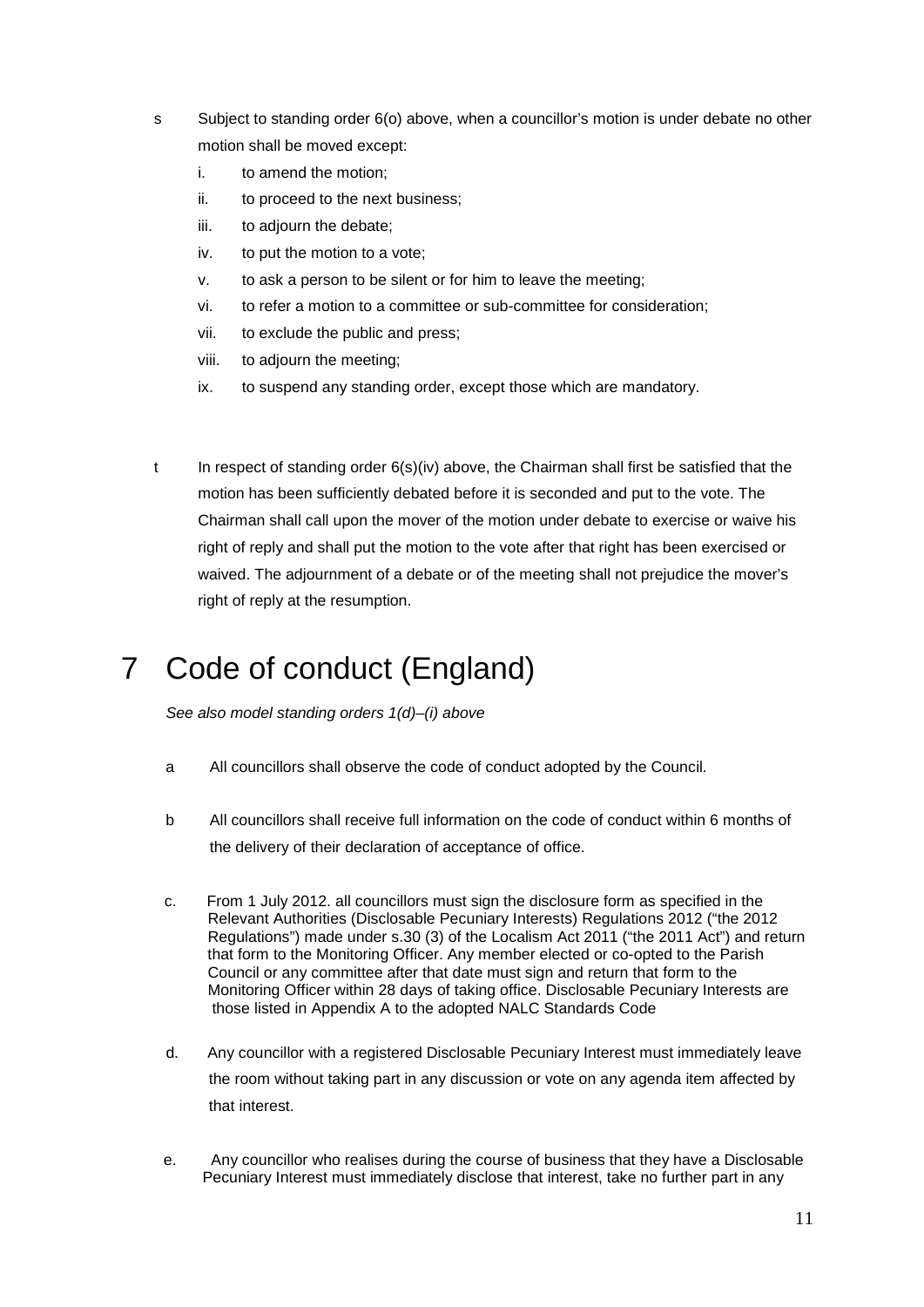discussion or vote, and leave the room. They must then register that new interest with the Monitoring Officer within 28 days.

- f. Councillors who have registered an interest as specified in Appendix B of the adopted NALC Standards Code must state that interest at the start of the relevant item of business. They may speak to the item if members of the public would be permitted to speak, but they may not vote.
- g. If a Councillor realises during the course of business that they have an interest as specified in Appendix B, they must immediately declare that interest, and follow instructions in 7f above, but must then register that interest with the monitoring officer within 28 days.

 **Infringement of the above rules 7c-7f is a criminal offence.**

#### 8 Questions

- a A councillor may seek an answer to a question concerning any business of the Council provided 7 clear days notice of the question has been given to the Proper Officer.
- b Questions not related to items of business on the agenda for a meeting shall only be asked during the part of the meeting set aside for such questions.
- c Every question shall be put and answered without discussion.

#### 9 Minutes

- a If a copy of the draft minutes of a preceding meeting has been circulated to councillors no later than the day of service of the summons to attend the scheduled meeting they shall be taken as read.
- b No discussion of the draft minutes of a preceding meeting shall take place except in relation to their accuracy. A motion to correct an inaccuracy in the minutes shall be raised in accordance with standing order 5(a)(iv) above.
- c Minutes, including any amendment to correct their accuracy, shall be confirmed by resolution and shall be signed by the Chairman of the meeting and stand as an accurate record of the meeting to which the minutes relate.
- d If the Chairman of the meeting does not consider the minutes to be an accurate record of the meeting to which they relate, he shall sign the minutes and include a paragraph in the following terms or to the same effect: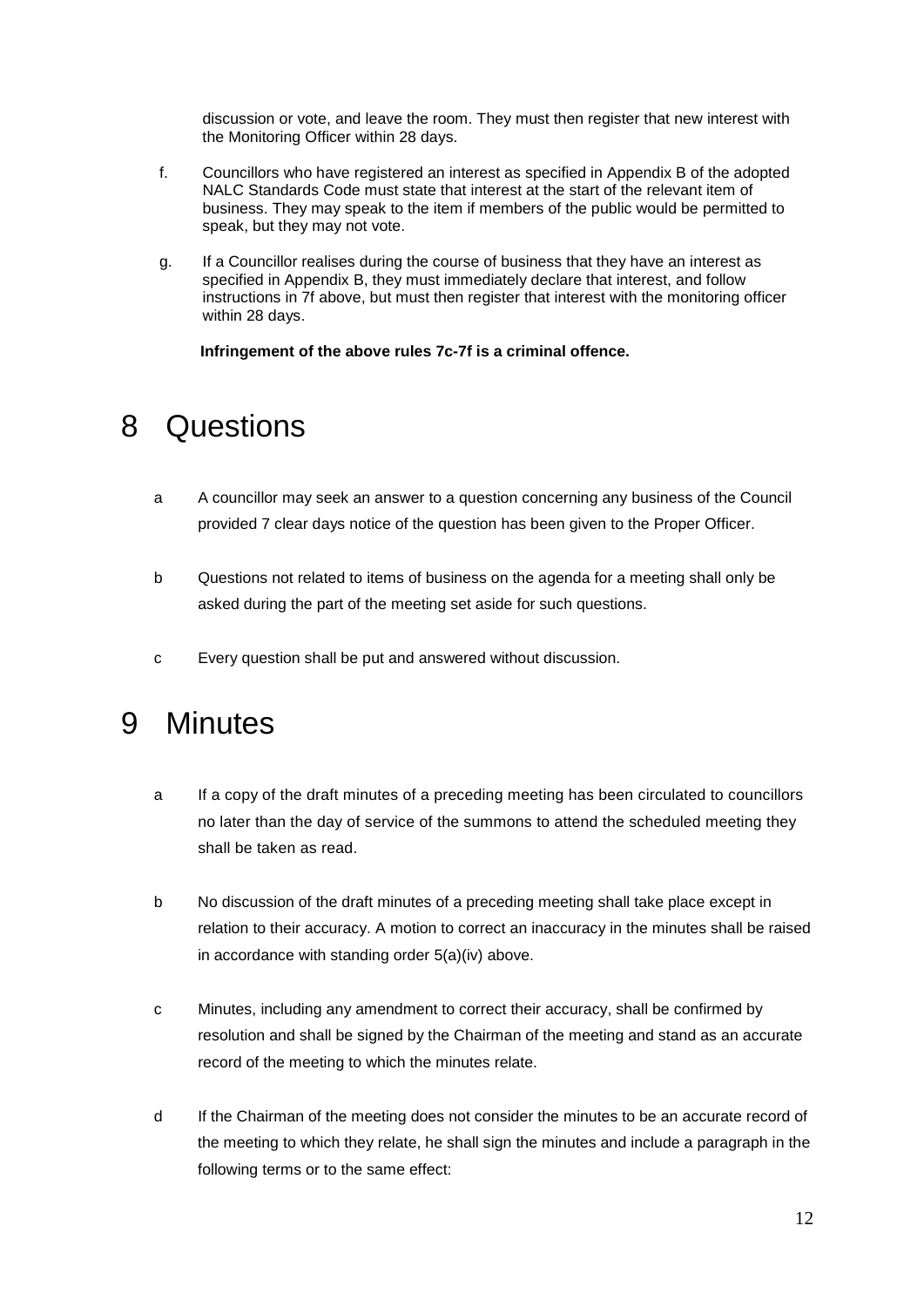"The Chairman of this meeting does not believe that the minutes of the meeting of the Borough Green Parish Council held on [date] in respect of ( item no.) were a correct record but his view was not upheld by the majority of the members present of Borough Green Parish Council and the minutes are confirmed as an accurate record of the proceedings."

e Upon a resolution which confirms the accuracy of the minutes of a meeting, any previous draft minutes or recordings of the meeting shall become nil and void and the approved version published.

#### 10 Disorderly conduct

- a No person shall obstruct the transaction of business at a meeting or behave offensively or improperly.
- b If, in the opinion of the Chairman, there has been a breach of standing order 10(a) above, the Chairman shall express that opinion and thereafter any councillor (including the Chairman) may move that the person be silenced or excluded from the meeting, and the motion, if seconded, shall be put forthwith and without discussion.
- c If a resolution made in accordance with standing order 10(b) above, is disobeyed, the Chairman may take such further steps as may reasonably be necessary to enforce it and/or he may adjourn the meeting.

## 11 Rescission of previous resolutions

a A resolution (whether affirmative or negative) of the Council shall not be reversed within 6 months except either by a special motion, the written notice whereof bears the names of at least 6 councillors of the Council, or by a motion moved in pursuance of the report or recommendation of a committee or by a majority vote by the Council due to changes in the circumstances leading to the previous decision.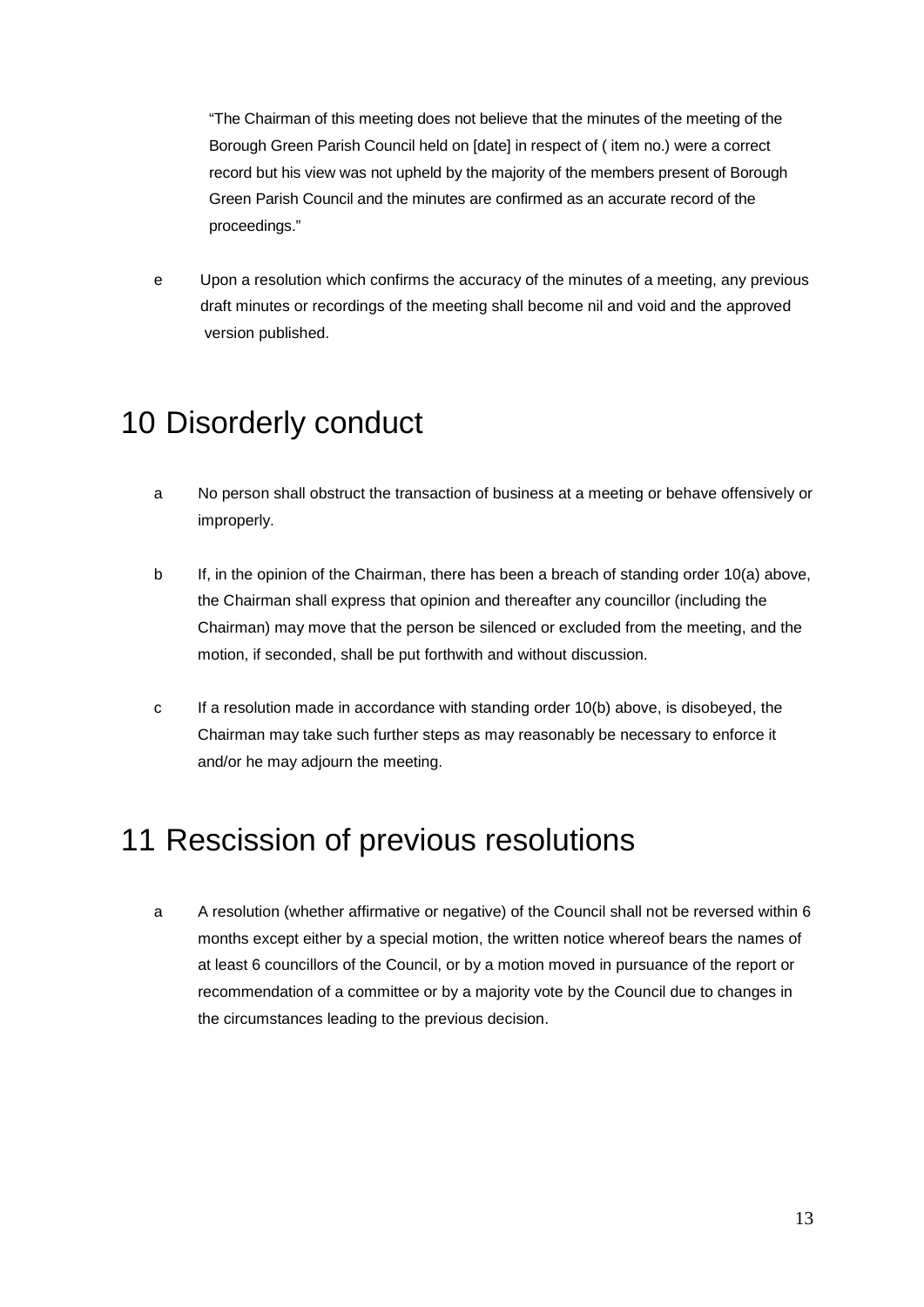# 12 Voting on appointments

a Where more than 2 persons have been nominated for a position to be filled by the Council and none of those persons has received an absolute majority of votes in their favour, the name of the person having the least number of votes shall be struck off the list and a fresh vote taken. This process shall continue until a majority of votes is given in favour of one person. Any tie may be settled by the Chairman's casting vote.

# 13 Expenditure

- a Any expenditure incurred by the Council shall be in accordance with the Council's financial regulations.
- b The Council's financial regulations shall be reviewed once a year.
- c The Council's financial regulations may make provision for the authorisation of the payment of money in exercise of any of the Council's functions to be delegated to a committee, or to the Responsible Finance Officer.

# 14 Execution and sealing of legal deeds

*See also standing order 5(a)(xvi) above*

- a A legal deed shall not be executed on behalf of the Council unless the same has been authorised by a resolution.
- b In accordance with a resolution made under standing order 14(a) above, any two members of the Council, may sign, on behalf of the Council, any deed required by law and the Proper Officer shall witness their signatures.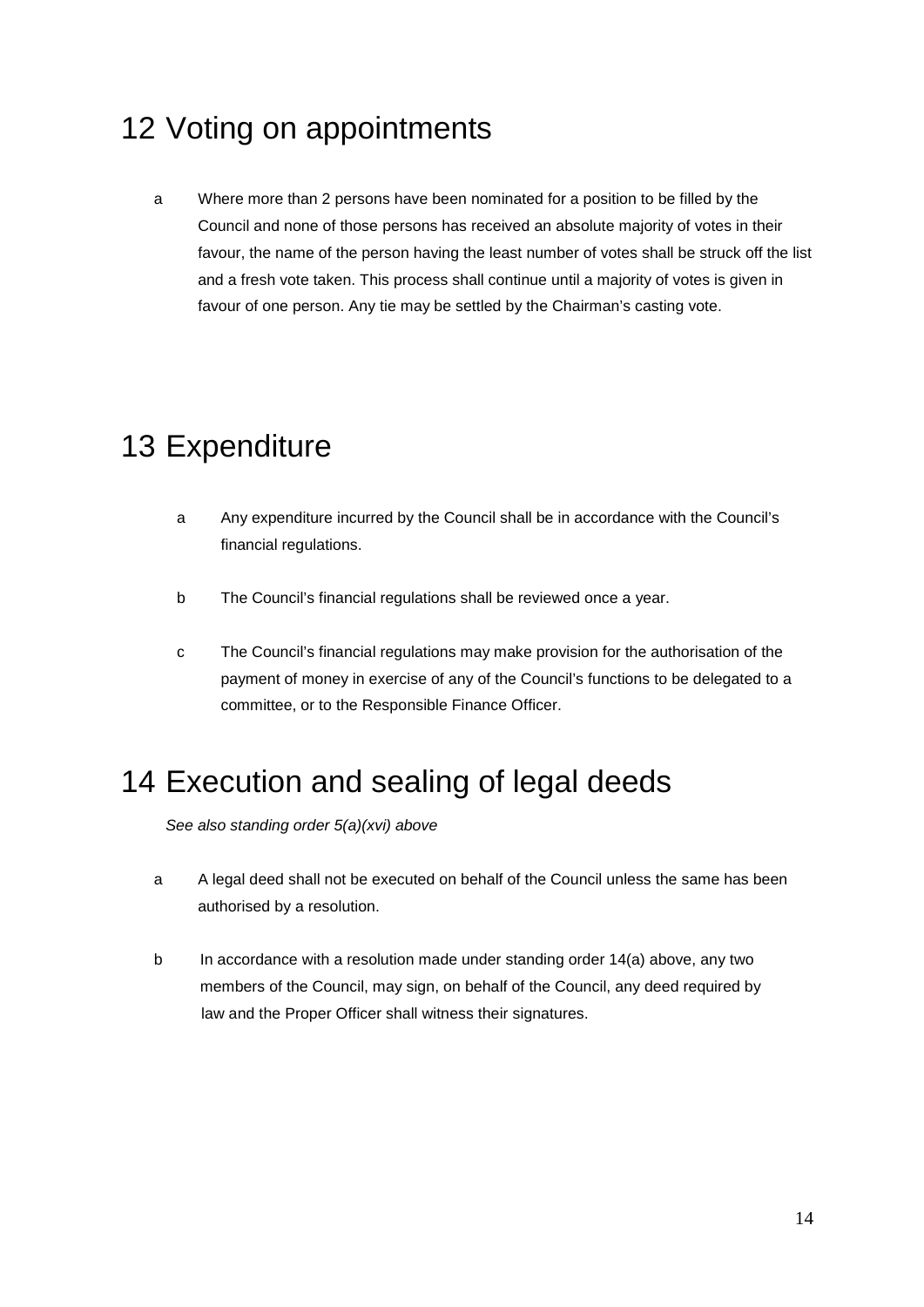# 15 Committees

*See also standing order 1 above* 

- a The Council may, at its annual meeting, appoint standing committees and may at any other time appoint such other committees as may be necessary, and:
	- i. shall determine their terms of reference;
	- ii. may permit committees to determine the dates of their meetings;
	- iii. shall appoint and determine the term of office of councillor or non-councillor members of such a committee (unless the appointment of non-councillors is prohibited by law) so as to hold office no later than the next annual meeting;
	- iv. may appoint substitute councillors to a committee whose role is to replace ordinary councillors at a meeting of a committee if ordinary councillors of the committee have confirmed to the Proper Officer 7 days before the meeting that they are unable to attend;
	- v. an ordinary member of a committee who has been replaced at a meeting by a substitute member (in accordance with standing order 15(a)(iv) above) shall not be permitted to participate in debate or vote on business at that meeting and may only speak during any public participation session during the meeting;
	- vi. may in accordance with standing orders, dissolve a committee at any time.

#### 16 Extraordinary meetings

*See also standing order 1 above*

- a The Chairman of the Council may convene an extraordinary meeting of the Council at any time.
- b If the Chairman of the Council does not or refuses to call an extraordinary meeting of the Council within 7 days of having been requested to do so by two councillors, those two councillors may convene an extraordinary meeting of the Council. The statutory public notice giving the time, venue and agenda for such a meeting must be signed by the two councillors.
- c The Chairman of a committee may convene an extraordinary meeting of the committee or sub-committee at any time.
- d If the Chairman of a committee does not or refuses to call an extraordinary meeting within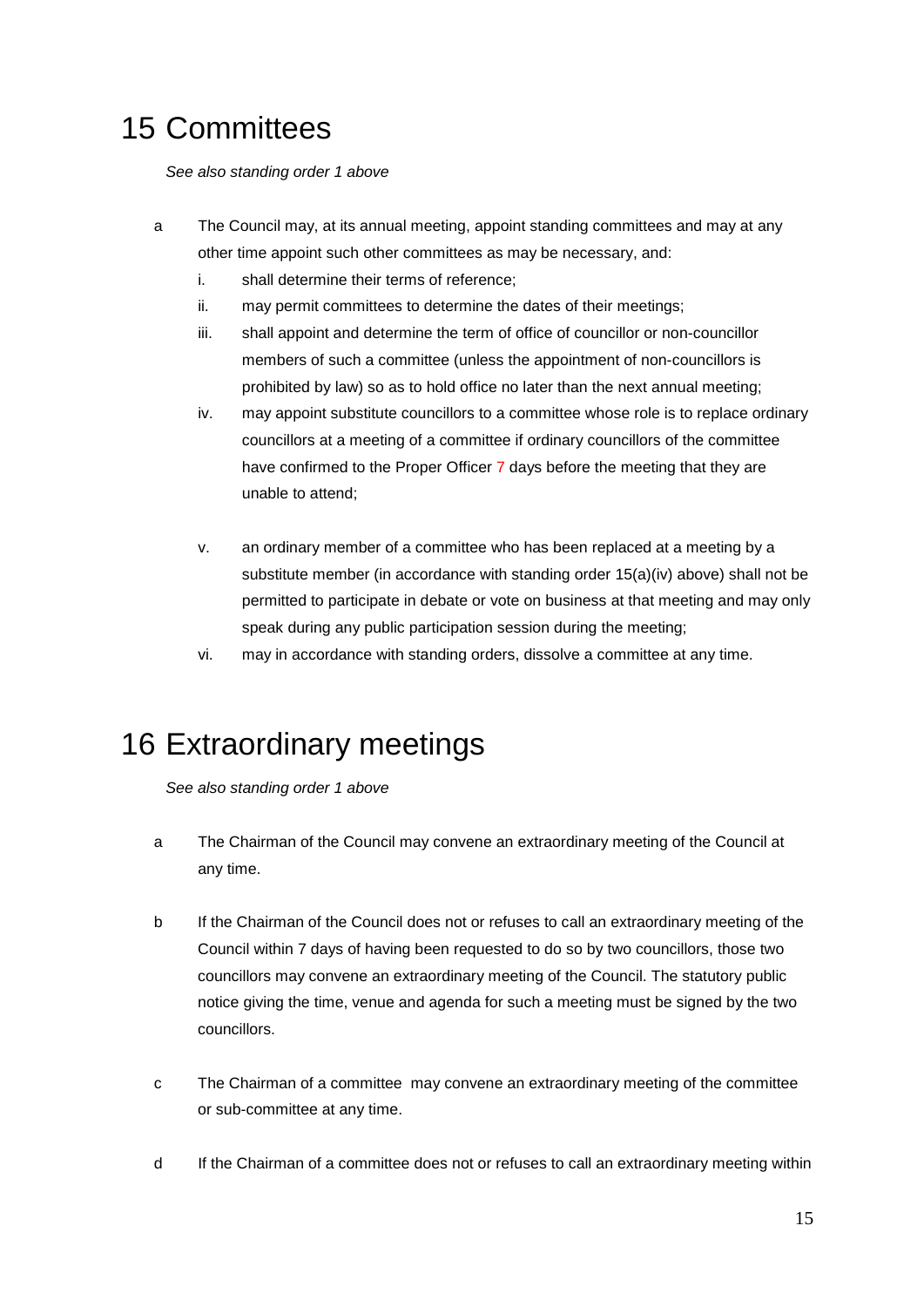7 days of having been requested by to do so by 2 councillors, those 2 councillors may convene an extraordinary meeting of a committee (or a sub-committee). The statutory public notice giving the time, venue and agenda for such a meeting must be signed by 2 councillors.

# 17 Accounts and Financial Statement

- a All payments by the Council shall be authorised, approved and paid in accordance with the Council's financial regulations, which shall be reviewed at least annually.
- b The Responsible Financial Officer shall supply to each councillor as soon as practicable after 31 March, 30 June, 30 September and 31 December in each year a statement summarising the Council's receipts and payments for the each quarter and the balances held at the end of a quarter. This statement should include a comparison with the budget for the financial year. A Financial Statement prepared on the appropriate accounting basis (receipts and payments, or income and expenditure) for a year to 31 March shall be presented to each councillor before the end of the following month of May. The Statement of Accounts of the Council (which is subject to external audit), including the annual governance statement, shall be presented to Council for formal approval before 30 June.

# 18 Estimates/precepts

- a The Council shall approve written estimates for the coming financial year at its meeting before the end of January.
- b Any committee desiring to incur expenditure shall give the Proper Officer a written estimate of the expenditure recommended for the coming year no later than December.

# 19 Canvassing of and recommendations by councillors

a Canvassing councillors or the members of a committee directly or indirectly, for appointment to or by the Council shall disqualify the candidate from such an appointment. The Proper Officer shall disclose the requirements of this standing order to every candidate.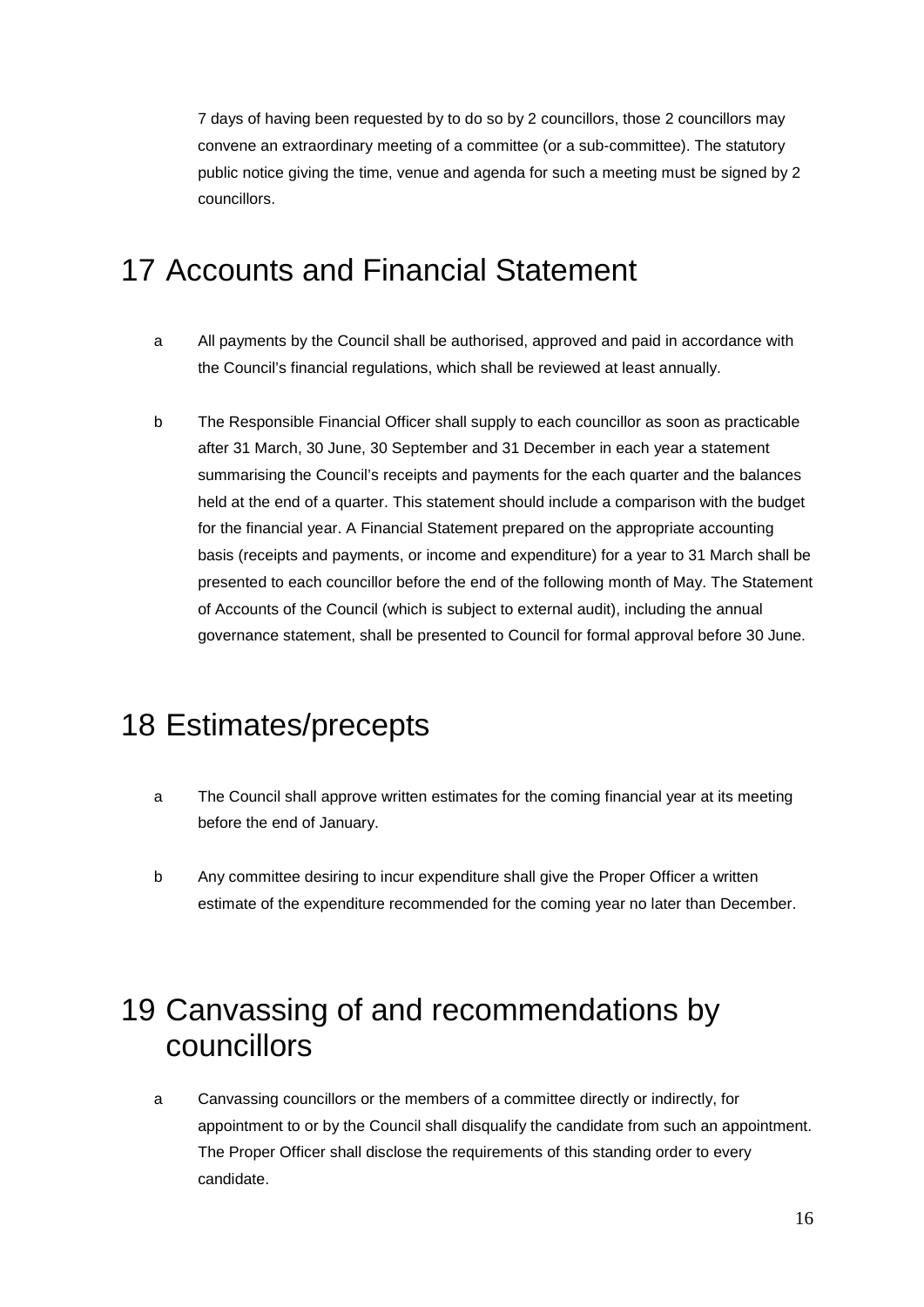- b A councillor or a member of a committee shall not solicit a person for appointment to or by the Council or recommend a person for such appointment or for promotion; but, nevertheless, any such person may give a written testimonial of a candidate's ability, experience or character for submission to the Council with an application for appointment.
- c This standing order shall apply to tenders as if the person making the tender were a candidate for an appointment.

# 20 Unauthorised activities

 a Unless authorised by a resolution, no individual councillor shall in the name or on behalf of the Council or a committee issue orders, instructions or directions.

# 21 Confidential business

- a Councillors shall not disclose information given in confidence or which they believe, or ought to be aware is of a confidential nature.
- b A councillor in breach of the provisions of standing order 24(a) above may be removed from a committee or a sub-committee by a resolution of the Council.

# 22 Power of well-being (England)

- a Before exercising the power to promote well-being, a meeting of the full Council shall have passed a resolution to confirm it has satisfied the prescribed statutory criteria required to qualify as an eligible parish council.
- b The Council's period of eligibility begins on the date that the resolution under standing order 25 (a) above was made and expires on the day before the annual meeting of the Council that takes place in a year of ordinary elections.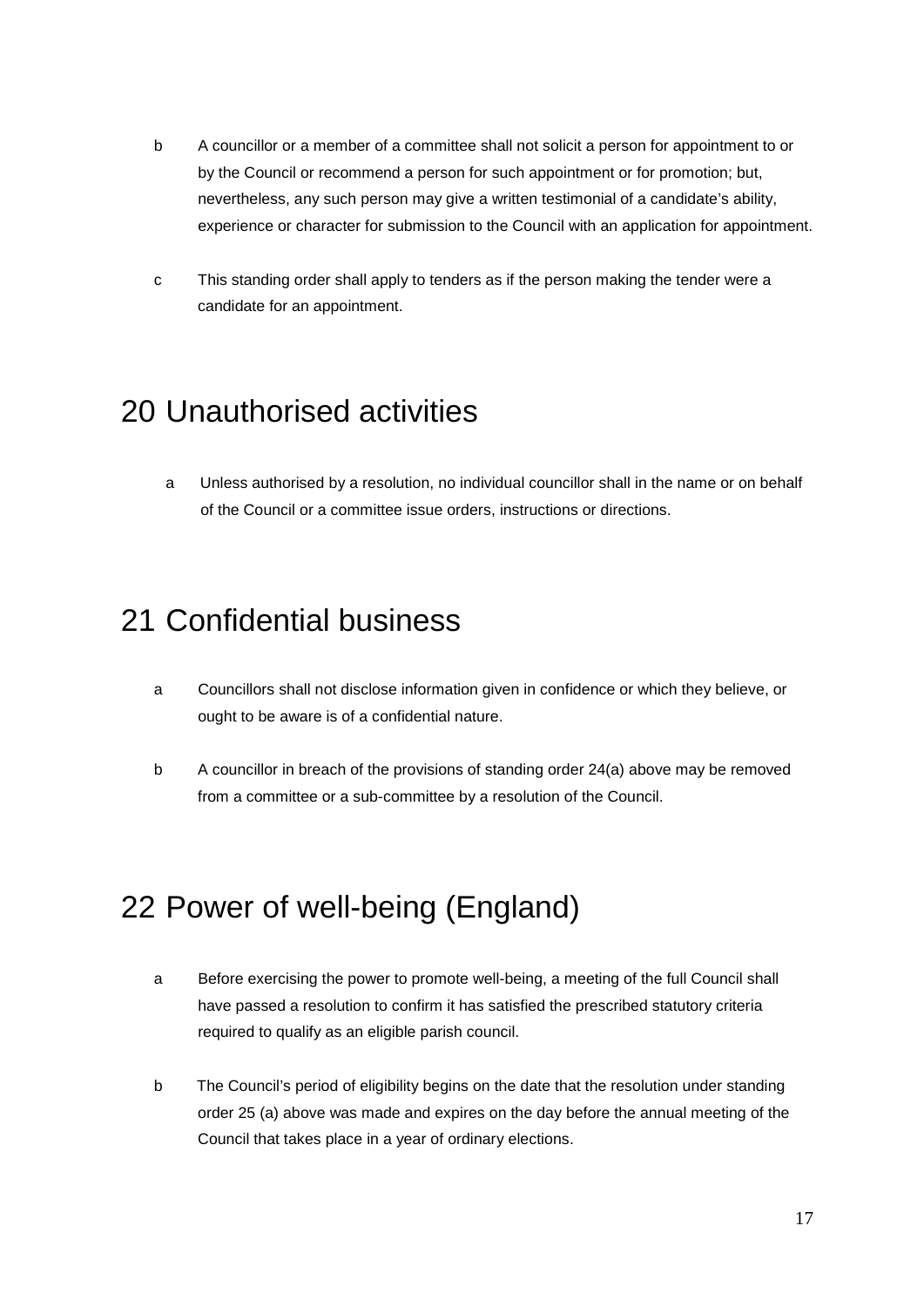c After the expiry of its preceding period of eligibility, the Council continues to be an eligible council solely for the purpose of completing any activity undertaken in the exercise of the power to promote well-being which was not completed before the expiry of the Council's preceding period of eligibility referred to in standing order 25(b) above.

# 23 Matters affecting council employees

- a The Proper Officer is the Line Manager for staff under Employment Law requirements.
- b If a meeting considers any matter personal to a Council employee, it shall not be considered until the Council OR two-thirds of the Councillors at the meeting, resolve to go into Part 2 on the basis of its 'Staff - Confidentiality'.
- c Subject to the Council's policy regarding absences from work, the Council's most senior employee shall notify the Chairman or, in his absence, the Vice-Chairman of any absence occasioned by illness or urgency for a period exceeding 5 working days and the Clerk shall report such absence to the council at its next meeting.
- c The Chairman or The Clerk shall conduct a review of the performance and/or appraisal of employees
- d Subject to the Council's policy regarding the handling of grievance matters, the Council's most senior employee (or other employees) shall contact the Chairman of the Complaints Committee or, in his absence, another member of the Complaints committee in respect of an informal or formal grievance matter, and this matter shall be reported back and progressed by resolution of the council.
- e Subject to the Council's policy regarding the handling of grievance and disciplinary matters, if an informal or formal grievance matter raised by [the employee's job title] relates to the Chairman of the Complaints committee, this shall be communicated to another member of the Complaints committee which shall be reported back and progressed by resolution of the council.
- f Any persons responsible for all or part of the management of Council employees shall keep written records of all meetings relating to their performance, and capabilities, grievance and disciplinary matters.
- g The Council shall keep written records relating to employees secure. All paper records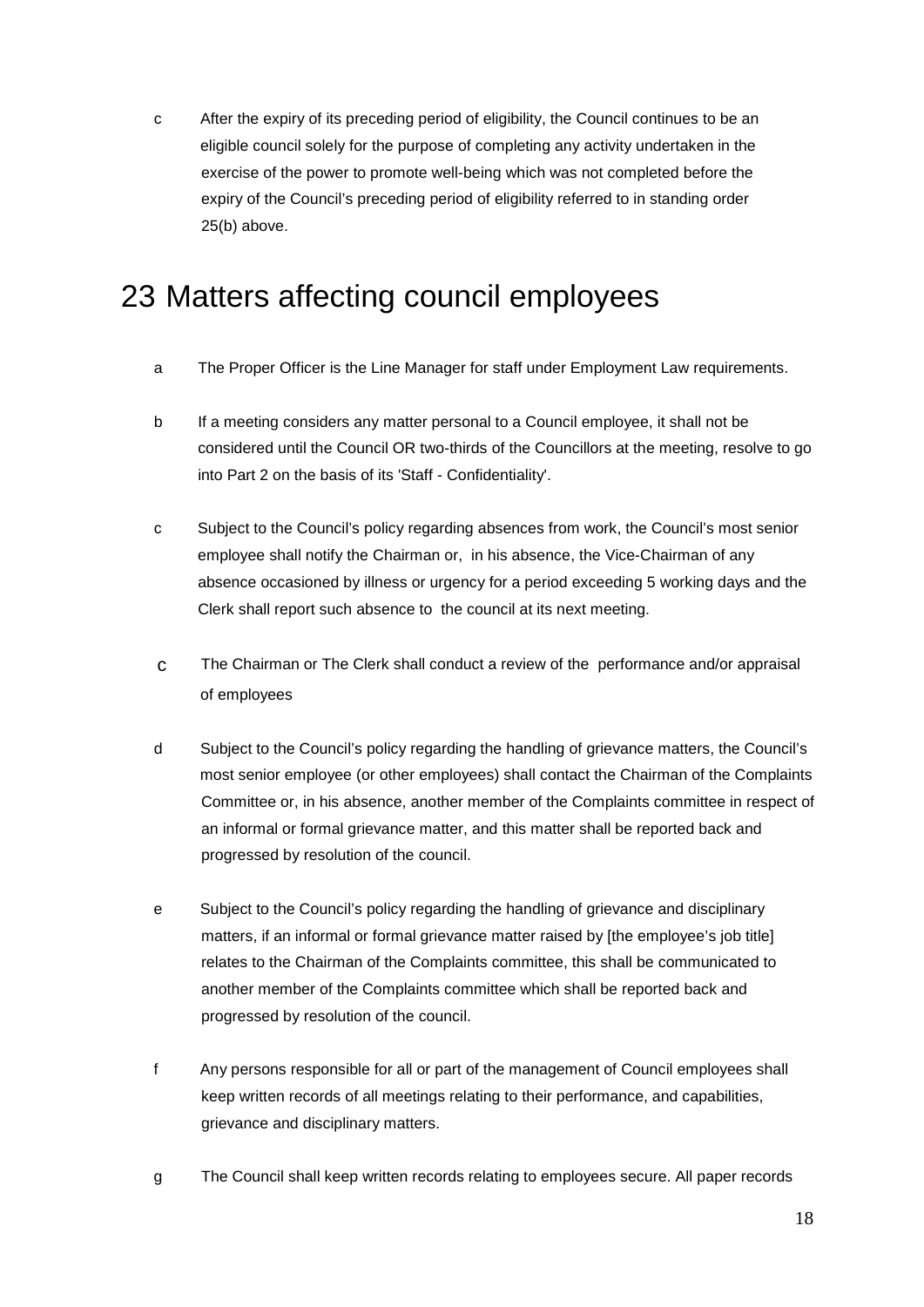shall be secured under lock and electronic records shall be password protected.

- h Records documenting reasons for an employee's absence due to ill health or details of a medical condition shall be made available only to those persons with responsibility for the same.
- i Only persons with line management responsibilities shall have access to employee records referred to in standing orders 26(g) and (h) above if so justified.
- j Access and means of access by keys and/or computer passwords to records of employment referred to in standing orders 26(g) and (h) above shall be provided only to The Clerk.

## 24 Freedom of Information Act 2000

- a Except in matters which are deemed confidential under Part 2 regulations, a councillor or member of the electorate may inspect any document in possession of the council, committees or working groups, or minutes and notes thereof, and request a copy. A nominal charge may be made reflecting the actual cost of supplying the information.
- b All requests for information held by the Council shall be processed in accordance with the Council's policy in respect of handling requests under the Freedom of Information Act 2000.
- c Correspondence from, and notices served by, the Information Commissioner shall be referred by the Proper Officer to the chairman of the Complaints committee. The said committee shall have the power to do anything to facilitate compliance with the Freedom of Information Act 2000 including exercising the powers of the Proper Officer in respect of Freedom of Information requests set out under standing order 3(b)(x) above.

#### 25 Relations with the press/media

a All requests from the press or other media for an oral or written statement or comment from the Council shall be processed in accordance with the Council's policy in respect of dealing with the press and/or other media.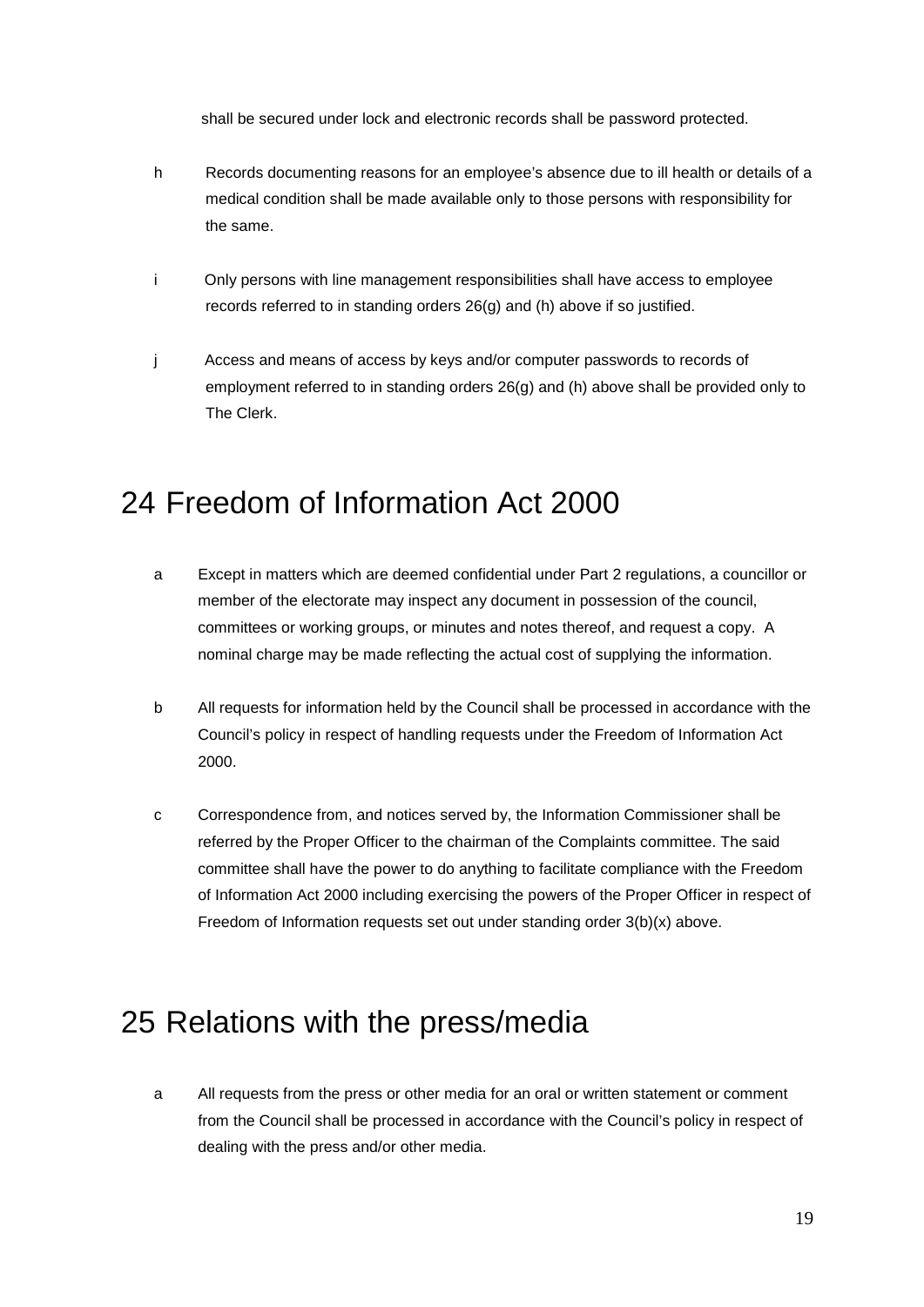# 26 Liaison with District and County or Unitary **Councillors**

a An invitation to attend a meeting of the Council shall be sent, together with the agenda, to the councillor of the Borough and County Council representing its electoral ward.

# 27 Financial matters

- a The Council shall consider and approve financial regulations drawn up by the Responsible Financial Officer, which shall include detailed arrangements in respect of the following:
	- i. the accounting records and systems of internal control;
	- ii. the assessment and management of financial risks faced by the Council;
	- iii. the work of the Internal Auditor and the receipt of regular reports from the Internal Auditor, which shall be required at least annually;
	- iv. the inspection and copying by councillors and local electors of the Council's accounts and/or orders of payments;
	- v. procurement policies (subject to standing order 30(b) below) including the setting of values for different procedures where the contract has an estimated value of less than £60,000.
- b Any proposed contract for the supply of goods, materials, services and the execution of works with an estimated value in excess of £60,000 shall be procured on the basis of a formal tender as summarised in standing order 27(c) below.
- c Any formal tender process shall comprise the following steps:
	- i. a public notice of intention to place a contract to be placed in a local newspaper;
	- ii. proposed contract advertised on the Contract Finders website as per 27 (g) below;
	- iii. a specification of the goods, materials, services and the execution of works shall be drawn up;
	- iv. tenders are to be sent, in a sealed marked envelope, to the Proper Officer by a stated date and time;
	- v. tenders submitted are to be opened, after the stated closing date and time, by the Proper Officer and at least one member of the Council;
	- vi. tenders are then to be assessed and reported to the appropriate meeting of Council or Committee.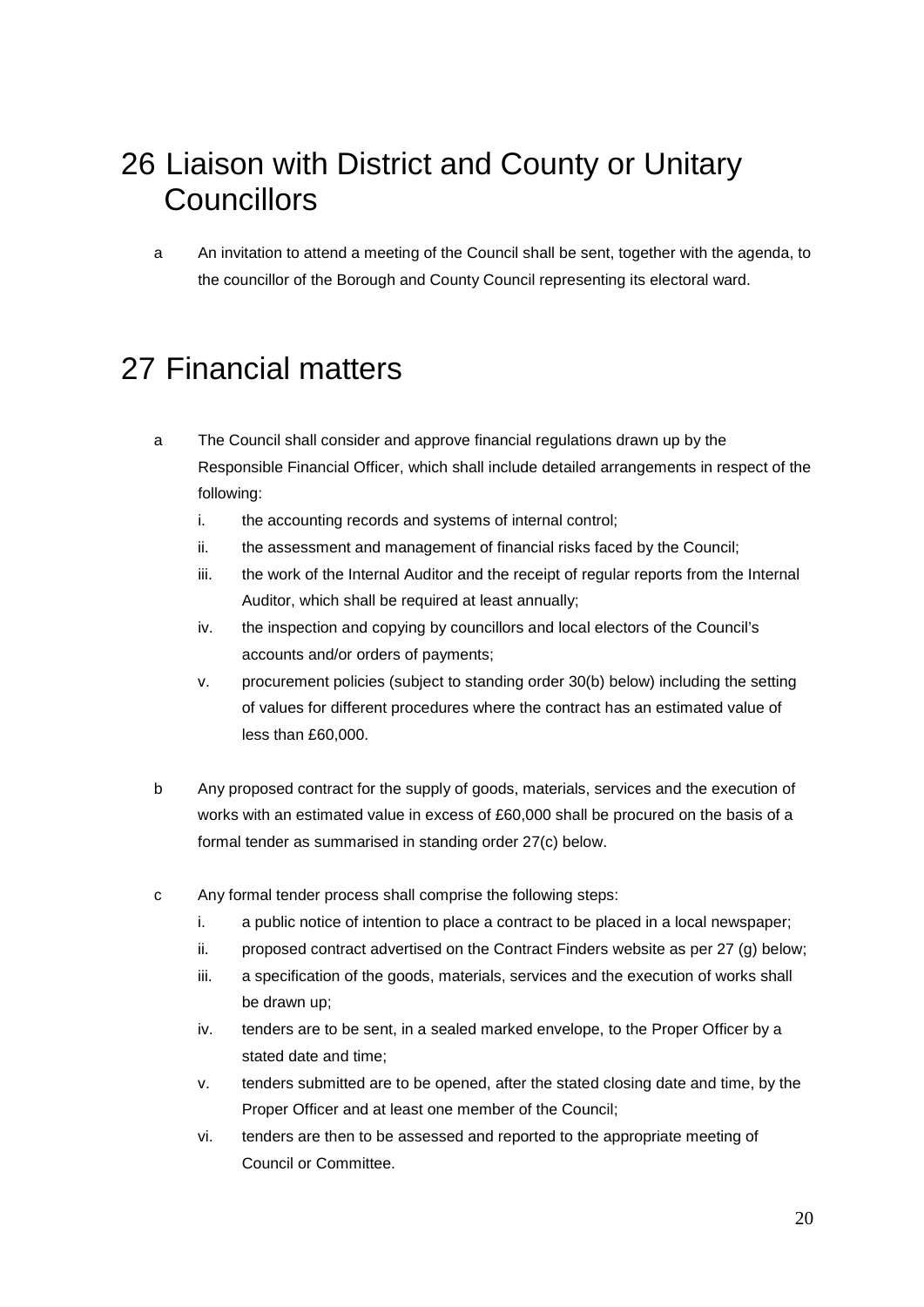- d Neither the Council, nor any committee, is bound to accept the lowest tender, estimate or quote.
- e Where the value of a contract is likely to exceed £164,176 (or other threshold specified by the Office of Government Commerce from time to time) the Council must consider whether the Public Contracts Regulations 2015 (SI No.5, as amended) and the Utilities Contracts Regulations 2015 (SI No. 6, as amended) apply to the contract and, if either of those Regulations apply, the Council must comply with EU procurement rules.
- f Any quotation for works or services that contains a significant and transparent discount obtained by voluntary contribution or material donation shall be deemed to supercede any tender process, or to negate the requirement to tender in the first place.
- g Where the value of a contract is likely to exceed £25,000 (or other threshold specified by the Office of Government Commerce from time to time) the Contracts Finder website must be used and other light touch rules in the Public Contracts Regulations 2015 applied.

# 28 Allegations of improper conduct

- a Any councillor who becomes aware of an alleged breach of the code of conduct is required to report same to the Monitoring Officer in accordance with the Standards Board prescribed procedure as modified by Tonbridge & Malling Borough Council's monitoring procedure.
- b Any other complaint received will be dealt with in accordance with Borough Green Parish Council's complaints procedure.
- c Where a notification relates to a complaint made by an employee (not being the Proper Officer) the Proper Officer shall ensure that the employee in question does not deal with any aspect of the complaint.
- d The subject matter of notifications shall be confidential and, insofar as it is possible to do so by law, the Council (including the Proper Officer and the Chairman of the Complaints Committee) shall take the steps set out below, together with other steps considered necessary, to maintain confidentiality.
	- i. Draft the summonses and agendas in such a way that the identity and subject matter of the complaint are not disclosed.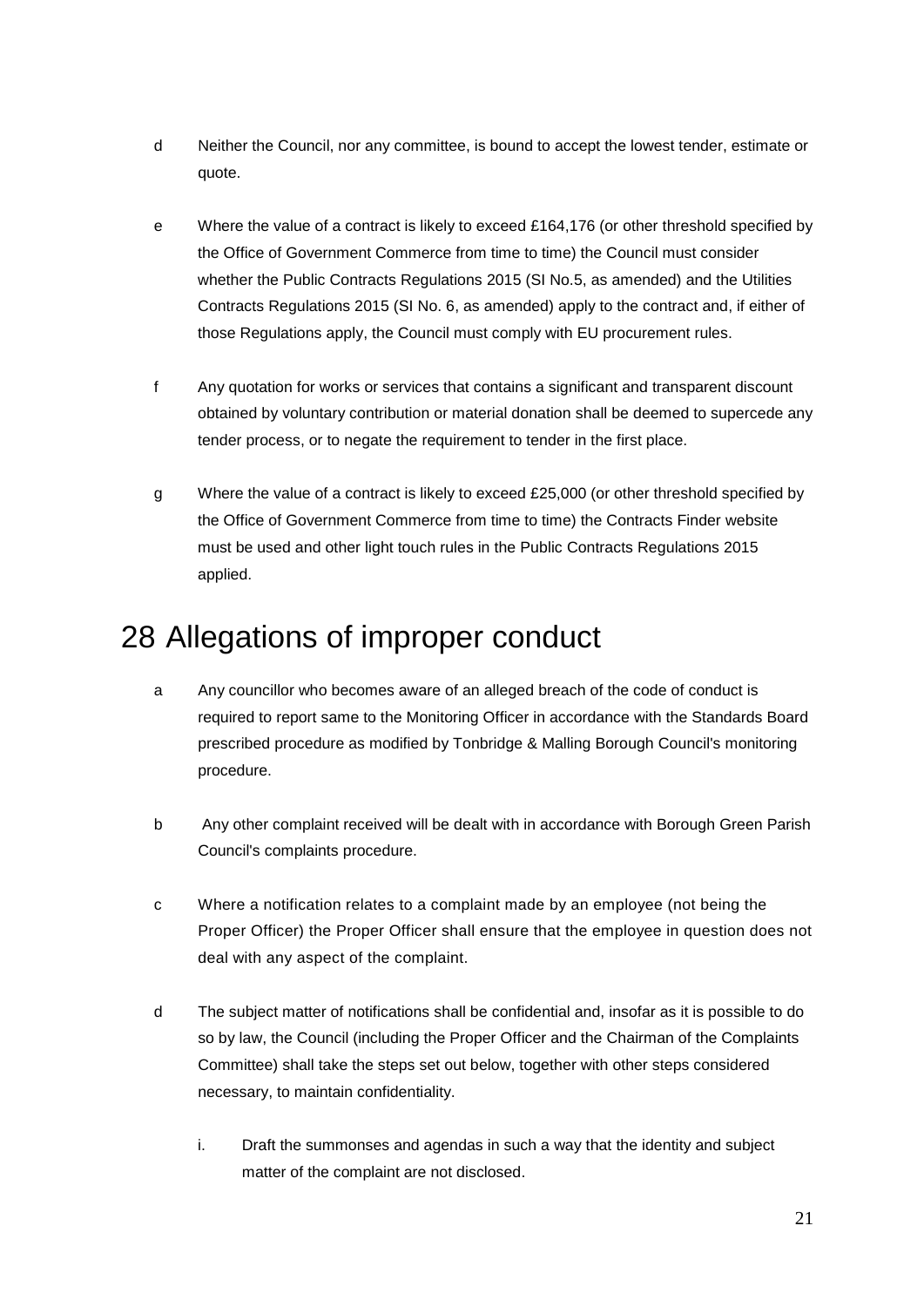- ii. Ensure that any background papers containing the information set out in standing order 28(a) above are not made public.
- iii. Ensure that the public and press are excluded from meetings as appropriate.
- iv. Ensure that the minutes of meetings preserve confidentiality.
- v. Consider any liaison that may be required with the person or body with statutory responsibility for the investigation of the matter.
- e Standing order 28(d) above should not be taken to prohibit the Council (whether through the Proper Officer or the Chairman of the Complaints Committee or otherwise) from disclosing information to members and officers of the Council or to other persons where such disclosure is necessary to deal with the complaint or is required by law.
- f The Complaints Committee shall have the power to:
	- i. seek documentary and other evidence from the person or body with statutory responsibility for investigation of the matter;
	- ii. seek and share information relevant to the complaint;
	- iii. grant the member involved a financial indemnity in respect of legal costs, which shall be in accordance with the law and subject to approval by a meeting of the full Council.
- g References in standing order 28 to a notification shall be taken to refer to a communication of any kind which relates to a breach or an alleged breach of the code of conduct by a councillor.

# 29 Variation, revocation and suspension of standing orders

- a Any or every part of the standing orders, except those which are mandatory by law, may be suspended by resolution in relation to any specific item of business.
- b A motion to permanently add to or to vary or to revoke one or more of the Council's standing orders not mandatory by law shall not be carried unless two-thirds of the councillors at a meeting of the Council vote in favour of the same.